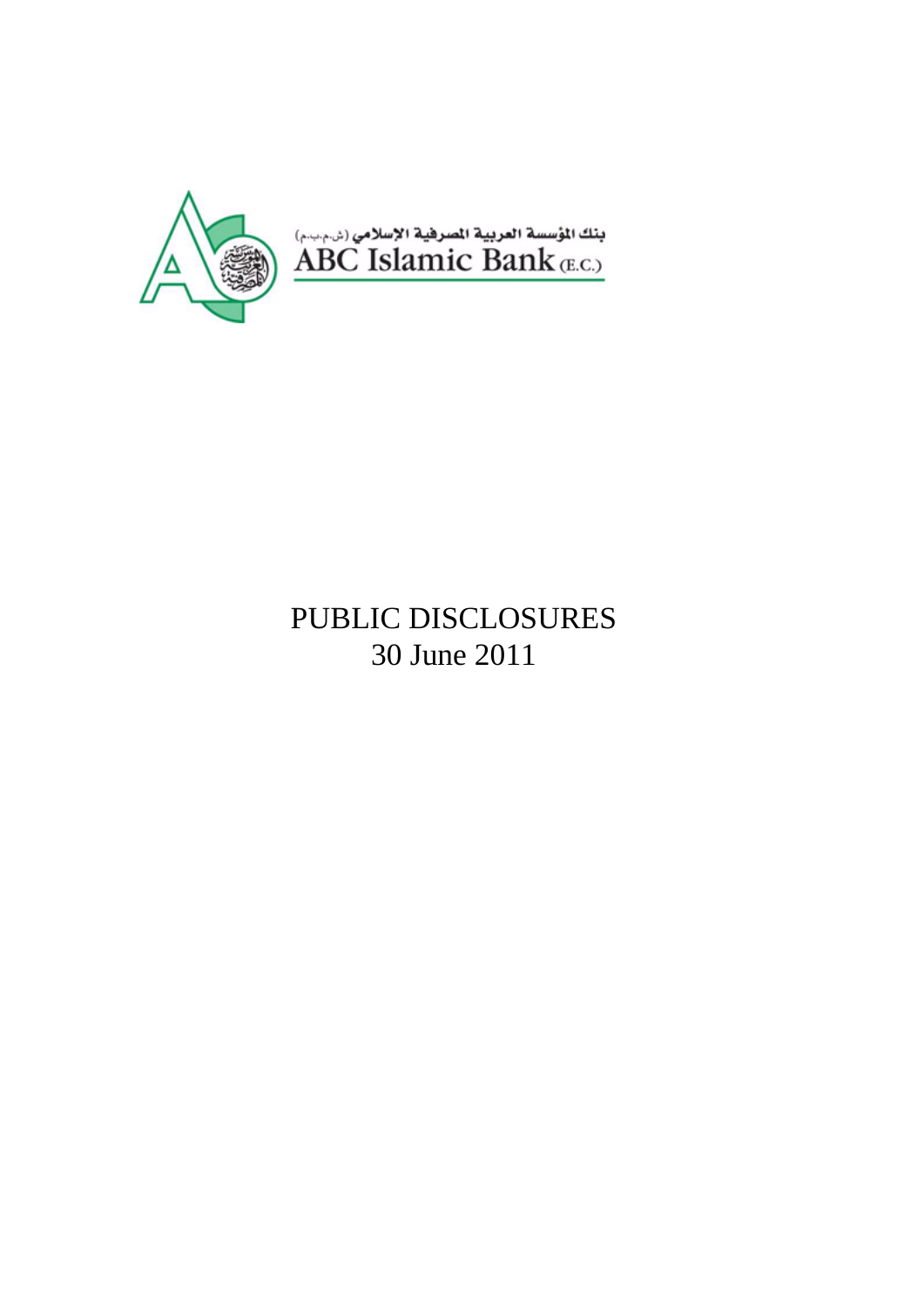# **Table of contents**

| 1. |      |                                                                                 |
|----|------|---------------------------------------------------------------------------------|
| 2. |      |                                                                                 |
| 3. |      |                                                                                 |
| 4. |      |                                                                                 |
| 5. |      |                                                                                 |
| 6. |      |                                                                                 |
|    | 6.1  |                                                                                 |
|    | 6.2  |                                                                                 |
|    | 6.3  |                                                                                 |
| 7. |      |                                                                                 |
|    | 7.1  |                                                                                 |
|    | 7.2  |                                                                                 |
|    | 7.3  |                                                                                 |
|    | 7.4  |                                                                                 |
|    | 7.5  |                                                                                 |
|    | 7.6  |                                                                                 |
|    | 7.7  |                                                                                 |
|    | 7.8  |                                                                                 |
|    | 7.9  |                                                                                 |
|    | 7.10 |                                                                                 |
|    | 7.11 |                                                                                 |
|    | 7.12 |                                                                                 |
|    | 7.13 |                                                                                 |
|    |      |                                                                                 |
| 8. |      |                                                                                 |
| 9  |      |                                                                                 |
|    | 9.1  |                                                                                 |
|    | 9.2  | Ageing analysis of non-performing / impaired Islamic financing and securities24 |
|    | 9.3  |                                                                                 |
|    | 9.4  |                                                                                 |
|    | 9.5  |                                                                                 |
|    | 9.6  | Industry sector analysis of the specific impairment provisions charges24        |
|    | 9.7  |                                                                                 |
|    | 9.8  | Quantitative indicators of financial performance, position and liquidity risk25 |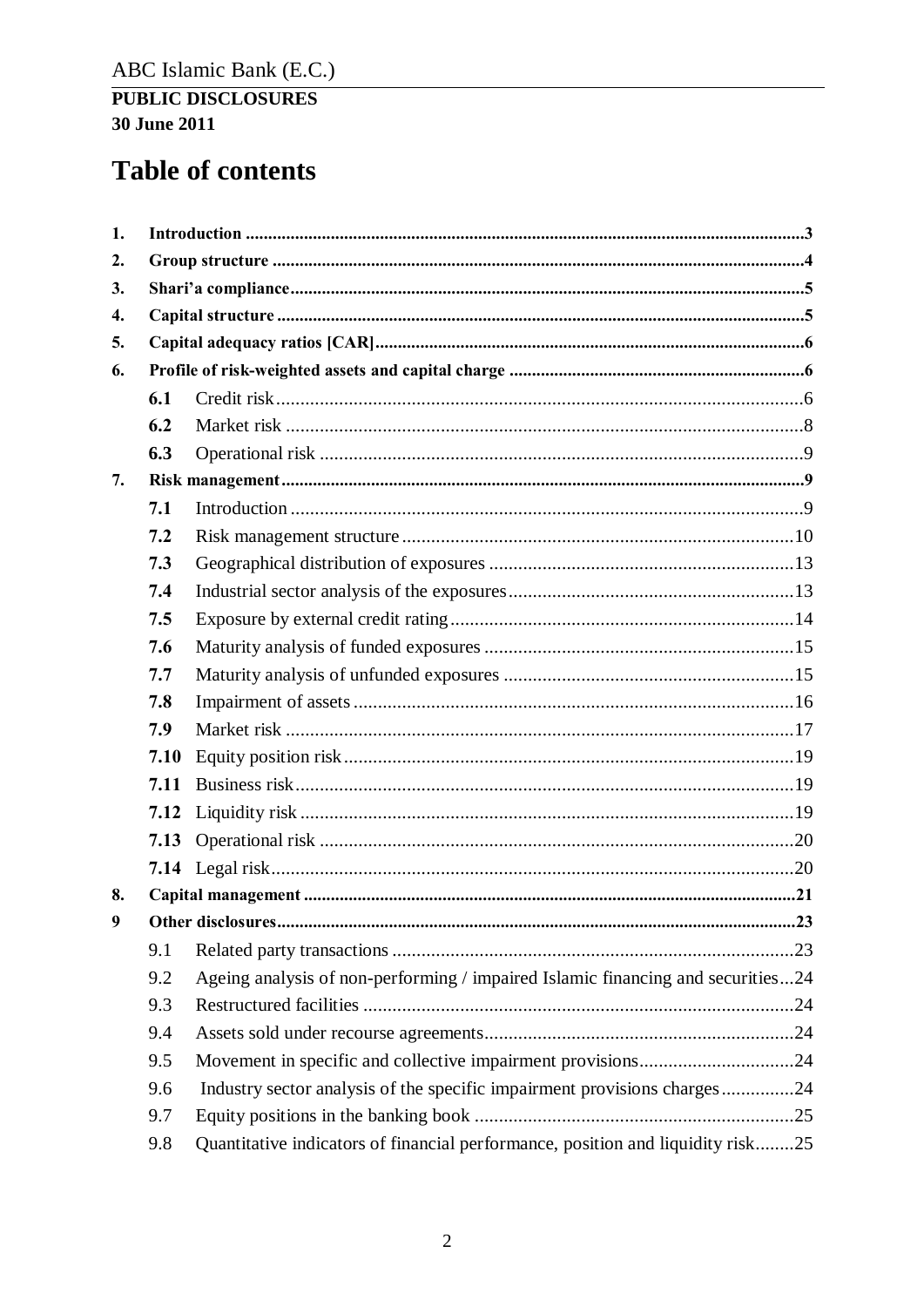## <span id="page-2-0"></span>**1. Introduction**

This document gathers together all the elements of the disclosures required under Pillar III, which are not covered in the interim condensed consolidated financial statements for the period ended 30 June 2011, and is organized as follows:

Firstly, it gives an overview of the approach taken by ABC Islamic Bank (E.C.) [the Bank] to Pillar I and provides the profile of the risk-weighted assets according to the "standard portfolio" as defined by the Central Bank of Bahrain [the CBB].

Secondly, an overview of risk management practices and framework at the Bank is presented with specific emphasis on credit, market and operational risks and the related monitoring processes and credit mitigation initiatives are set out.

Finally, this document provides all other disclosures required under the Public Disclosure Requirements Module of the CBB.

The disclosures in this section are in addition to the interim condensed consolidated financial statements and are presented in accordance with the Financial Accounting Standards issued by the Accounting and Auditing Organisation for Islamic Financial Institutions [AAOIFI] and the relevant provisions of the CBB and Financial Institutions Law. For matters which are not covered by AAOIFI standards, the Bank and its subsidiary [together the Group] uses the International Financial Reporting Standards [IFRS] and other sections of the interim condensed consolidated financial statements. However, the credit risk exposures considered in this section differ from the credit risk exposures reported in the interim condensed consolidated financial statements due to the application of different methodologies between Basel II and AAOIFI, primarily on account of the following:

- Under the Basel II framework, for credit-related contingent items, the nominal value is converted to an exposure through the application of a credit conversion factor [CCF]. The CCF is at 20%, 50% or 100% depending on the type of contingent item, and is used to convert off-Balance sheet notional amounts into an equivalent on-Balance sheet exposure. In the interim condensed consolidated financial statements, the nominal values of credit-related contingent items are treated as off-Balance sheet.
- Under this section, the credit exposures are classified as per the Standard Portfolio approach mentioned in the CBB's Basel II capital adequacy framework covering the standardised approach for credit risk. Besides in case of guaranteed exposures, the exposure would be reported based on the guarantor. However, in the interim condensed consolidated financial statements, the assets are presented based on asset class (i.e. Islamic financing, securities, etc).
- Eligible collaterals are considered to arrive at the net exposure under the Basel II framework whereas collaterals are not netted in the consolidated financial statements.
- The equity holding is considered at cost in the Basel II framework whereas it is considered at fair value in the consolidated financial statements.
- Under Basel II framework, certain items are considered as a part of the regulatory capital base, whereas these items are netted-off against assets in the consolidated financial statements.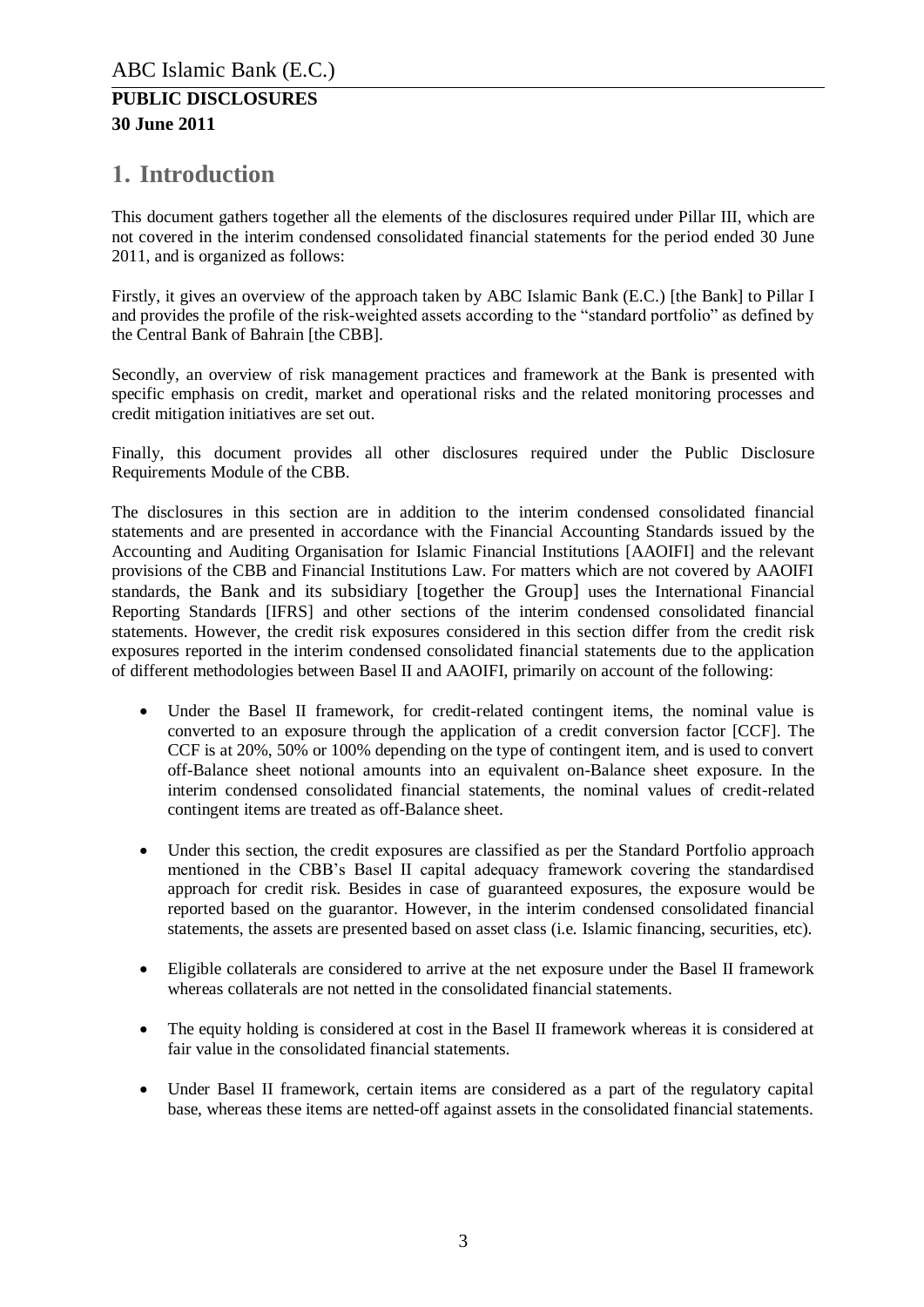### <span id="page-3-0"></span>**2. Group structure**

The Bank is an exempt joint stock company incorporated in the Kingdom of Bahrain on 10 December 1985 and registered with the Ministry of Industry and Commerce under commercial registration number 16864. The Group operates under a wholesale islamic banking licence issued by the CBB and are engaged in financial trading in accordance with the teachings of Islam [Shari'a].

Arab Banking Corporation B.S.C. [ABC], which operates under a wholesale banking licence issued by the CBB, holds 100% of the share capital of the Bank.

The consolidated financial statements and capital adequacy regulatory reports of the Group have been prepared and consolidated on a consistent basis.

The ownership in the subsidiary as at 30 June 2011 is as follows:

| <b>Name</b>                 | Nature of<br><b>business</b>  | Country of incorporation | Amount and % of<br>holding               |
|-----------------------------|-------------------------------|--------------------------|------------------------------------------|
| <b>ABC</b> Clearing Company | Islamic Investment<br>Company | Cayman Islands           | US\$ 2,000 and 100%<br>management shares |

Whilst the Board of Directors [BOD] supervise the overall activities of the Bank, the BOD, Audit and Governance Committee and the Board Risk Committee are tasked with overseeing the respective areas. The following chart shows the organisational structure of the Bank, including the reporting lines to the various BOD committees.



The Bank has in place comprehensive policies regarding the remuneration and benefits provided to members of the BOD and its committees, senior management and staff. With regard to directors, compensation comprises fixed annual remuneration and attendance allowances, while for senior management and staff, compensation comprises a number of fixed elements, covering salary, allowances and benefits, in addition to variable, performance-related elements.

The Group is committed to best practice Corporate Governance Principles and Guidelines and as such, communicates all relevant information to its stakeholders on time, clearly and through a variety of channels, including maintaining an up-to-date website.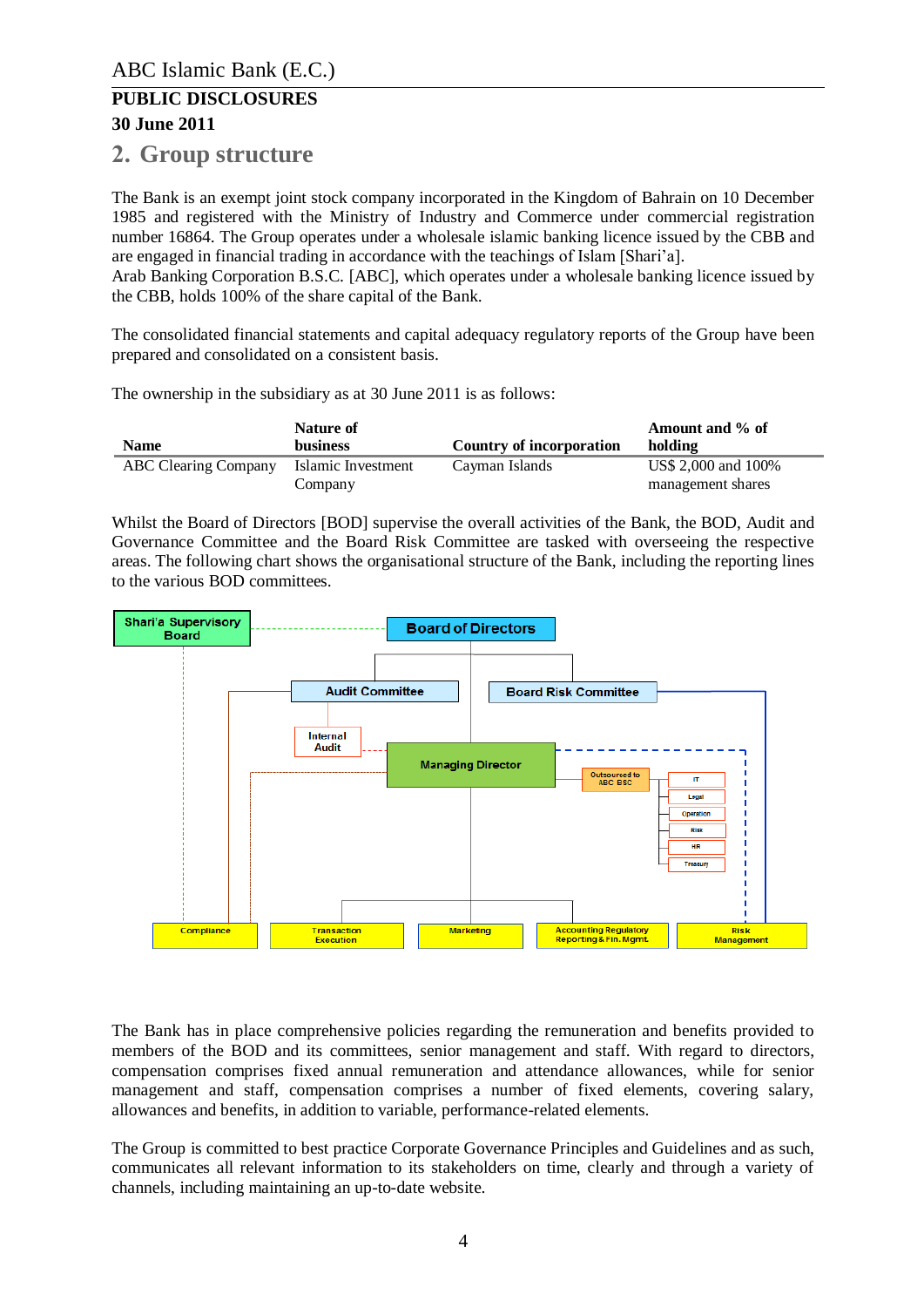## <span id="page-4-0"></span>**3. Shari'a compliance**

Shari'a compliance risk is an operational risk facing Islamic banks which can lead to non-recognition of income, reputational loss and resulting franchise risk on grounds of non-Shari'a compliance. To manage such risks, the Shari'a Compliance Officer of the Group has been tasked to conduct regular Shari'a compliance reviews to ensure that documentation, procedures and execution of transactions are in accordance with the Shari'a Standards issued by the AAOIFI and Shari'a rules and principles as determined by the Shari'a Supervisory Board of the Bank [the SSB]. The results of such reviews are being regularly reported to the SSB. Cases of non-Shari'a compliance are thoroughly investigated to establish causes of occurrence and to introduce adequate controls to avoid their recurrence in the future.

There is no non-Shari'a compliant earned during the period ended 30 June 2011.

The SSB of the Group consists of three Shari'a scholars (Chairman and two members). The SSB meets periodically or as and when there is a need to hold a meeting. The members receive a fixed sum of money as attendance fee for every meeting they attend, in addition to a fixed amount paid annually to each member as remuneration, irrespective of the number of meetings held during the year or the financial results of the Group.

## <span id="page-4-1"></span>**4. Capital structure**

The Group's capital base comprises of (a) Tier 1 capital which includes share capital, reserves and retained earnings, and (b) Tier 2 capital which consists of the current year profit and unrealized gains arising from fair valuing equities.

The issued and paid-up share capital of the Bank was US\$ 132.5 million at 30 June 2011, comprising of 1,325,000 shares of US\$ 100 each.

The Group's capital base of US\$ 224.5 million comprises Tier 1 capital of US\$ 219.2 million and Tier 2 capital of US\$ 5.3 million as detailed below:

#### **Breakdown of capital base**

| <b>US\$</b> million                                 | Tier 1 | Tier 2         | <b>Total</b> |
|-----------------------------------------------------|--------|----------------|--------------|
| Issued and fully paid ordinary shares               | 132.5  | $\overline{a}$ | 132.5        |
| Legal / statutory reserves                          | 13.2   |                | 13.2         |
| Retained profit brought forward                     | 73.5   |                | 73.5         |
| Profit for the period                               |        | 5.1            | 5.1          |
| Unrealized gains arising from fair valuing equities |        | 0.2            | 0.2          |
| <b>Capital base</b>                                 | 219.2  | 5.3            | 224.5        |
| <b>Risk weighted assets [RWA]</b>                   |        |                |              |
| Credit risk                                         |        |                | 882.4        |
| Market risk                                         |        |                |              |
| Operational risk                                    |        |                | 43.9         |
|                                                     |        |                | 926.3        |
| Tier 1 ratio                                        |        |                | 23.7%        |
| Capital adequacy ratio                              |        |                | 24.2%        |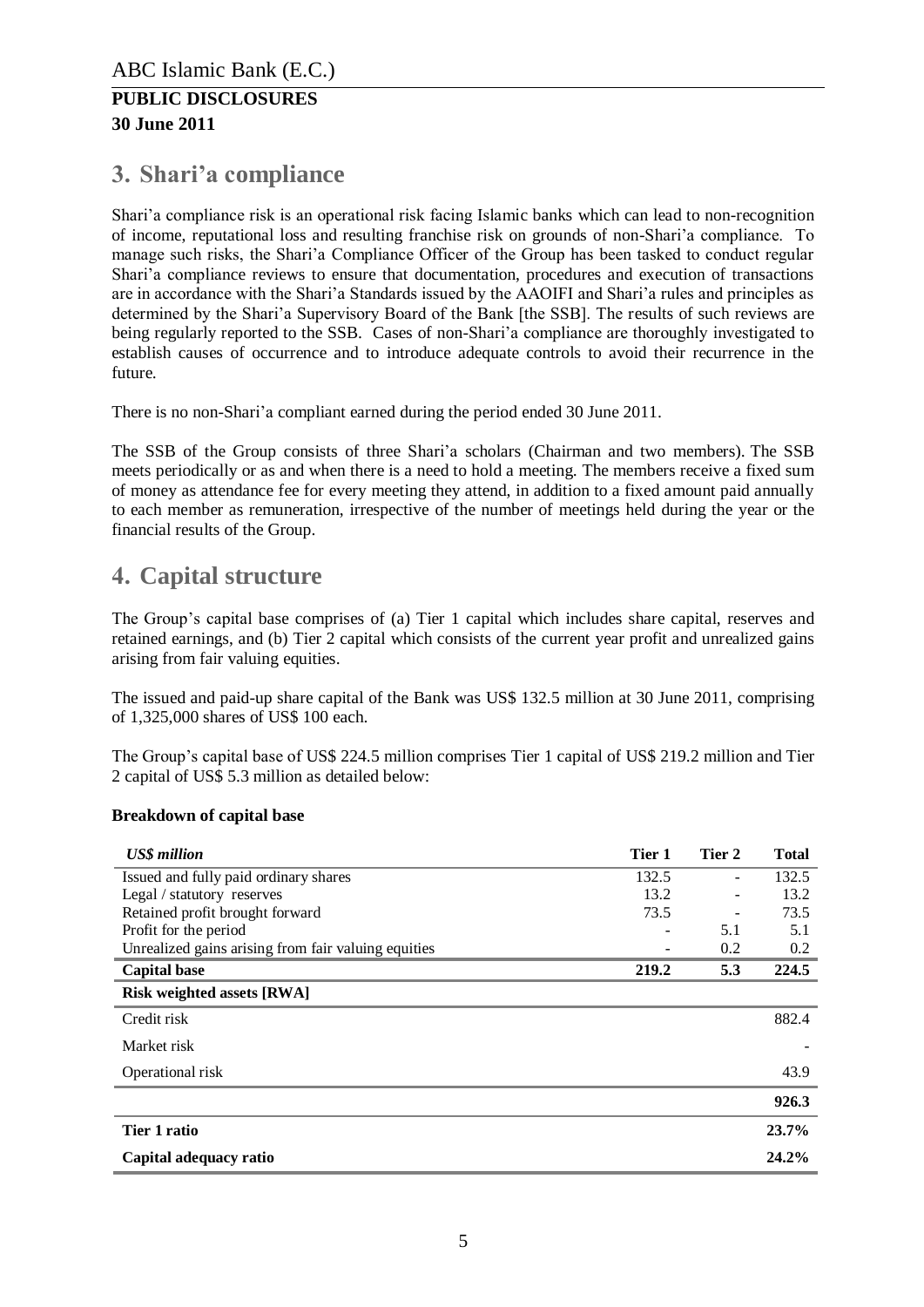#### **30 June 2011**

## <span id="page-5-0"></span>**5. Capital adequacy ratios [CAR]**

The purpose of capital management at the Group is to ensure the efficient utilisation of capital in relation to business requirements and growth, risk profile and shareholders' returns and expectations. The Group manages its capital structure and makes adjustments to it in the light of changes in economic conditions and the risk characteristics of its activities. In order to maintain or adjust the capital structure, the Group may issue capital / Tier 2 securities and / or adjust the amount of dividend payment to shareholders. No changes have been made in the objectives, policies and processes of the Group from the previous years.

The Group's total capital adequacy ratio as at 30 June 2011 was 24.2% compared with the minimum regulatory requirement of 12%. The Tier 1 ratio was 23.7% for the Group. The Group ensures adherence to the CBB's requirements by monitoring its capital adequacy against higher internal limits.

## <span id="page-5-1"></span>**6. Profile of risk-weighted assets and capital charge**

The Group has adopted the standardised approach for credit, market and operational risks for regulatory reporting purposes. The Group's risk-weighted capital requirements for credit, market and operational risks are given below:

#### <span id="page-5-2"></span>**6.1 Credit risk**

#### **i) Definition of exposure classes per Standard Portfolio**

The Group has a diversified funded and unfunded credit portfolio. The exposures are classified as per the Standard Portfolio approach mentioned under the CBB's Basel II capital adequacy framework covering the standardised approach for credit risk.

The descriptions of the counterparty classes along with the risk weights to be used to derive the riskweighted assets are as follows:

#### **a. Claims on sovereigns**

These pertain to exposures to governments and their central banks. Claims on Bahrain and GCC sovereigns are risk weighted at 0%. Claims on all other sovereigns are given a risk weighting of 0% where such claims are denominated and funded in the relevant domestic currency of that sovereign. Claims on sovereigns, other than the aforementioned, are riskweighted based on their credit ratings.

#### **b. Claims on public sector entities [PSEs]**

Listed Bahrain PSEs are assigned 0% risk weight. Other sovereign PSEs, in the relevant domestic currency and for which the local regulator has assigned risk weight as 0%, are assigned 0% risk weight by the CBB. PSEs other than the aforementioned are risk-weighted based on their credit ratings.

#### **c. Claims on multilateral development banks [MDBs]**

All MDBs are risk-weighted in accordance with their credit rating, except for banks part of the World Bank Group which is risk-weighted at 0%.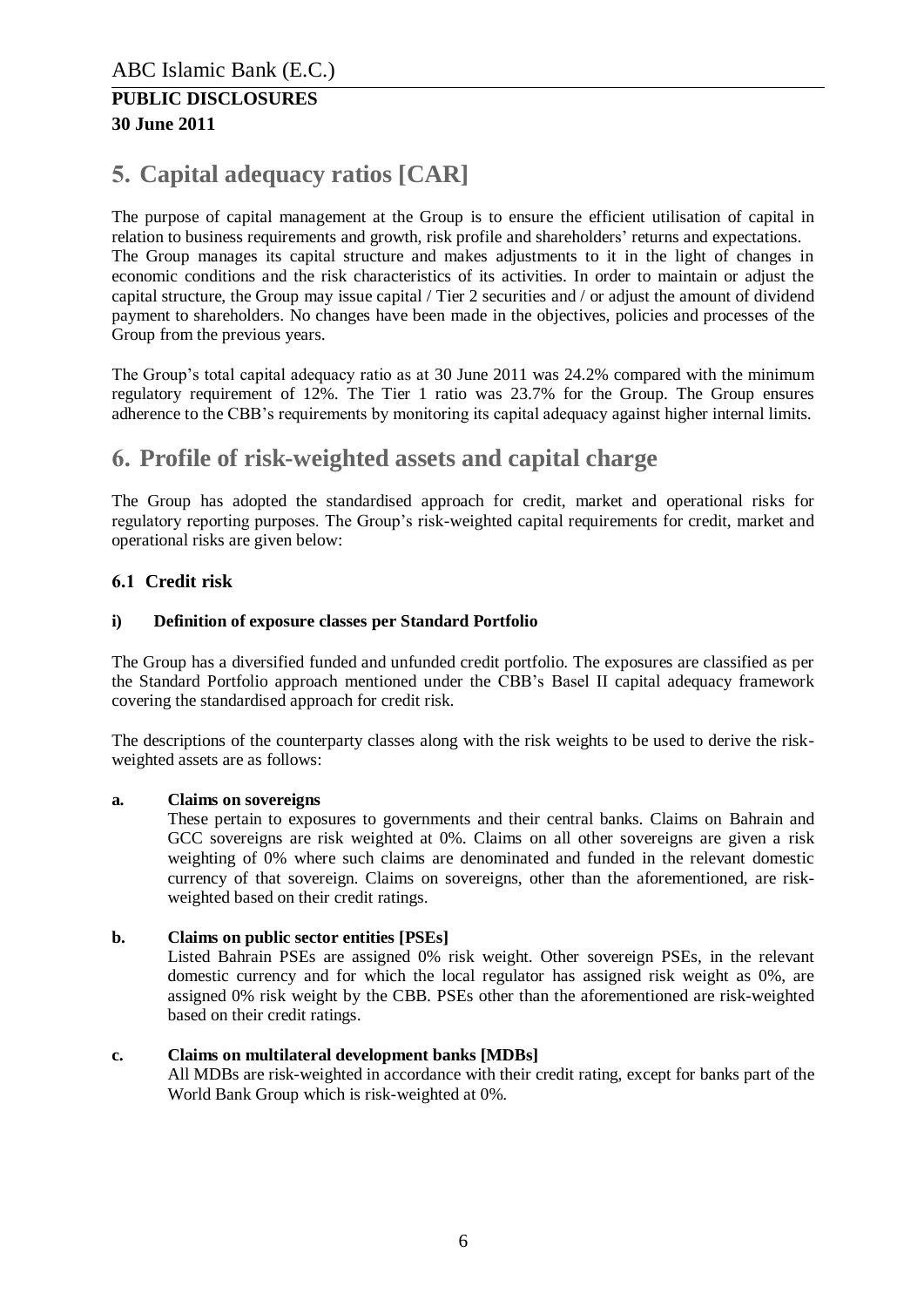#### **30 June 2011**

#### **d. Claims on banks**

Claims on banks are risk-weighted based on the ratings assigned to them by external rating agencies. However, short term claims on locally incorporated banks may be assigned a risk weighting of 20% where such claims on the banks are of an original maturity of three months or less and the claims are denominated and funded in either Bahraini Dinars or US Dollars.

Preferential risk weights that are one category more favourable than the standard risk weighting are assigned to claims on foreign banks licensed in Bahrain of an original maturity of three months or less denominated and funded in the relevant domestic currency. Such preferential risk weights for short-term claims on banks licensed in other jurisdictions are allowed only if the relevant supervisor also allows this preferential risk weighting to short-term claims on its banks.

No claim on an unrated bank would receive a risk weight lower than that applied to claims on its sovereign of incorporation.

#### **e. Claims on corporates**

Claims on corporates are risk-weighted based on credit ratings. Risk weights for unrated corporate claims are assigned at 100%.

#### **f. Past due exposures**

The unsecured portion of any facility (other than a qualifying residential mortgage facility) that is past due for more than 90 days, net of specific provisions (including partial writeoffs), is risk-weighted as follows:

- 150% risk weight when specific provisions are less than 20% of the outstanding amount of the facility.
- 100% risk weight when specific provisions are greater than 20% of the outstanding amount of the facility.

#### **g. Equity portfolios**

Investments in listed equities are risk-weighted at 100% while unlisted equities are risk weighted at 150%.

#### **h. Project finance exposures**

Exposures on project finance are risk-weighted according to the Regulatory Slotting Criteria, in which the risk weighting ranges between 70% and 250%.

#### **i. Other exposures**

These are risk-weighted at 100%.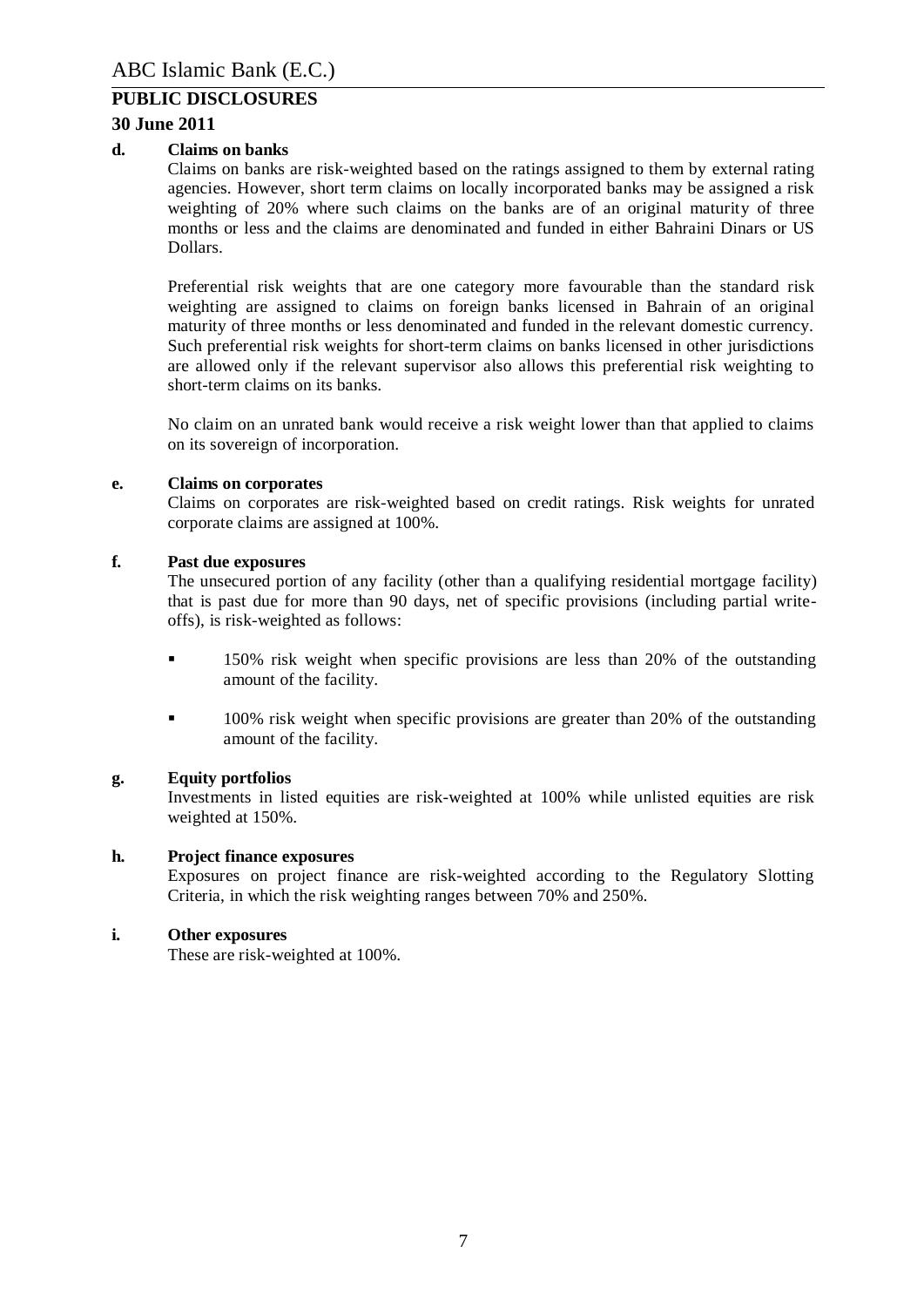| <b>US\$</b> Thousands | Gross<br>credit exposure | <b>Funded</b><br><b>Exposure</b> | <b>Un-Funded</b><br><b>Exposure</b> | Risk-<br>weighted<br>assets for<br><b>Funded</b><br><b>Exposures</b> | Risk-<br>weighted<br>assets for<br><b>Un-Funded</b><br><b>Exposures</b> | <b>Total Risk</b><br>Weighted<br><b>Assets</b> | Capital<br><b>Charge</b><br>(12%) |
|-----------------------|--------------------------|----------------------------------|-------------------------------------|----------------------------------------------------------------------|-------------------------------------------------------------------------|------------------------------------------------|-----------------------------------|
| Sovereigns            | 81,945                   | 81,945                           | ۰.                                  | 14,981                                                               | ٠.                                                                      | 14,981                                         | 1,798                             |
| Claims on banks       | 160.926                  | 159,757                          | 1,169                               | 112,250                                                              | 72                                                                      | 112,322                                        | 13,479                            |
| Claims on Corporates  | 643.516                  | 614,364                          | 29,152                              | 511,518                                                              | 29,152                                                                  | 540,670                                        | 64,880                            |
| Past due exposures    | 135.630                  | 135.630                          | ۰.                                  | 71,884                                                               |                                                                         | 71.884                                         | 8,626                             |
| Project finance       | 202,205                  | 201,403                          | 802                                 | 140.982                                                              | 562                                                                     | 141.544                                        | 16.985                            |
| Other                 | 964                      | 964                              | $\overline{\phantom{0}}$            | 964                                                                  |                                                                         | 964                                            | 116                               |
| <b>Total</b>          | 1,225,186                | 1.194.063                        | 31,123                              | 852,579                                                              | 29,786                                                                  | 882,365                                        | 105,884                           |

#### **ii) Credit exposure and risk-weighted assets**

Since the period end position is representative of the risk positions of the Group during the year, average gross exposures are not disclosed separately.

Breakdown of capital requirements for credit risk per type of Islamic financing contract is as follows:

| <b>US\$</b> Thousands<br><b>Type of Financing</b> | <b>Gross credit</b><br>exposure | <b>Funded</b><br><b>Exposure</b> | <b>Un-Funded</b><br><b>Exposure</b> | Risk-<br>weighted<br>assets for<br><b>Funded</b><br><b>Exposures</b> | Risk-<br>weighted<br>assets for<br><b>Un-Funded</b><br><b>Exposures</b> | <b>Total Risk</b><br>Weighted<br><b>Assets</b> | Capital<br><b>Charge</b><br>$(12\%)$ |
|---------------------------------------------------|---------------------------------|----------------------------------|-------------------------------------|----------------------------------------------------------------------|-------------------------------------------------------------------------|------------------------------------------------|--------------------------------------|
| Murabaha                                          | 427,520                         | 409,664                          | 17,856                              | 274,810                                                              | 17,856                                                                  | 292,666                                        | 35,120                               |
| Ijara                                             | 389,440                         | 388,638                          | 802                                 | 269,318                                                              | 561                                                                     | 269,879                                        | 32,386                               |
| Ijara Rec                                         | 791                             | 791                              | $\overline{\phantom{a}}$            | 520                                                                  | ۰.                                                                      | 520                                            | 62                                   |
| Sukuk                                             | 386,112                         | 386,112                          |                                     | 303,458                                                              | ۰.                                                                      | 303,458                                        | 36,415                               |
| Mudaraba                                          | 882                             | 882                              |                                     | 882                                                                  | ۰                                                                       | 882                                            | 106                                  |
| Equity                                            | 1,544                           | 1,544                            | ٠                                   | 1,544                                                                | $\overline{\phantom{a}}$                                                | 1,544                                          | 185                                  |
| LC                                                | 12,465                          |                                  | 12,465                              | ۰                                                                    | 11,369                                                                  | 11,369                                         | 1,364                                |
| Other                                             | 6.432                           | 6.432                            | $\overline{\phantom{a}}$            | 2.047                                                                | $\overline{\phantom{a}}$                                                | 2.047                                          | 246                                  |
| <b>Total</b>                                      | 1,225,186                       | 1.194.063                        | 31,123                              | 852,579                                                              | 29,786                                                                  | 882,365                                        | 105,884                              |

#### <span id="page-7-0"></span>**6.2 Market risk**

The Group, with assistance from ABC, minimizes its market risk through:

- (i) match-funding its assets to reduce its profit rate risk;
- (ii) not taking commodity price risk by squaring position on transaction by transaction basis;
- (iii) funding exposures in the same currency and, hence, avoiding any foreign exchange currency risk; and
- (iv) maintaining no sukuk trading position.

Accordingly, the Group maintains no capital charge for market risk.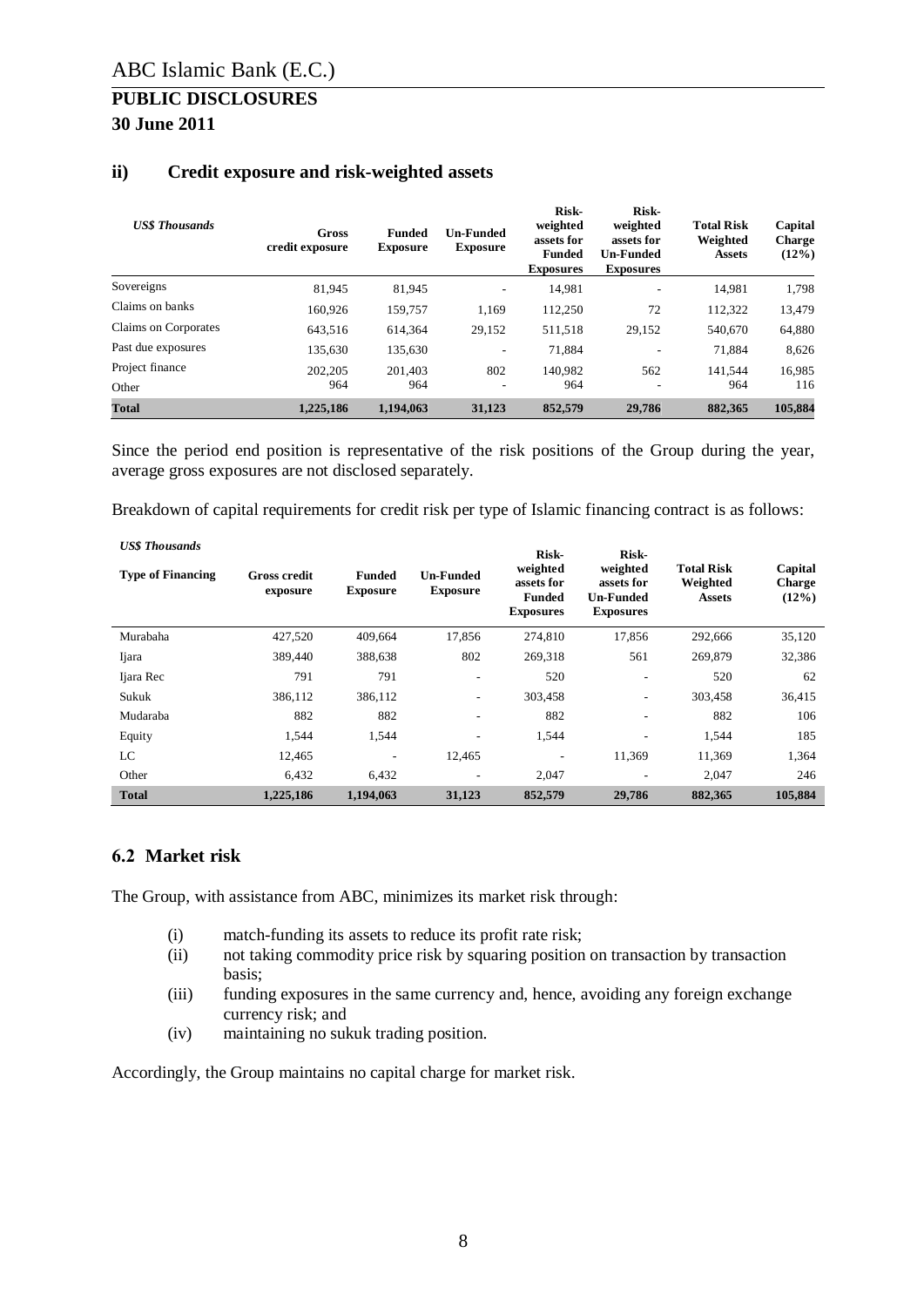#### **30 June 2011**

#### <span id="page-8-0"></span>**6.3 Operational risk**

In accordance with the standardised methodology, the total capital charge in respect of operational risk was US\$ 43.9 million. This capital charge was computed by categorising the Group's activities into two business lines (out of the eight business lines defined by the Basel II framework) and multiplying the business line's three-year average gross income by a pre-defined beta factor.

#### **Indicators of operational risk exposures:**

| Gross income US\$ thousands                           | 9.035 |
|-------------------------------------------------------|-------|
| Amount of non-Shari'a compliant income US\$ thousands | Nil   |
| Number of Shari'a violations                          | Nil   |

## <span id="page-8-1"></span>**7. Risk management**

#### <span id="page-8-2"></span>**7.1 Introduction**

Risk is inherent in the Group's activities and is managed through a process of ongoing identification, measurement and monitoring, subject to risk limits and other controls. The Group is exposed to credit risk, market risk, liquidity risk, operational risk, legal and strategic risk, as well as other forms of risk inherent in its financial operations.

Over the last few years, ABC has invested heavily into developing a comprehensive and robust risk management infrastructure. This includes risk identification processes under credit, market and operational risk spectrums, risk measurement models and rating systems, as well as a strong business process to monitor and control these risks. Figure 1 outlines the various congruous stages of the risk process.

#### *Figure 1:*

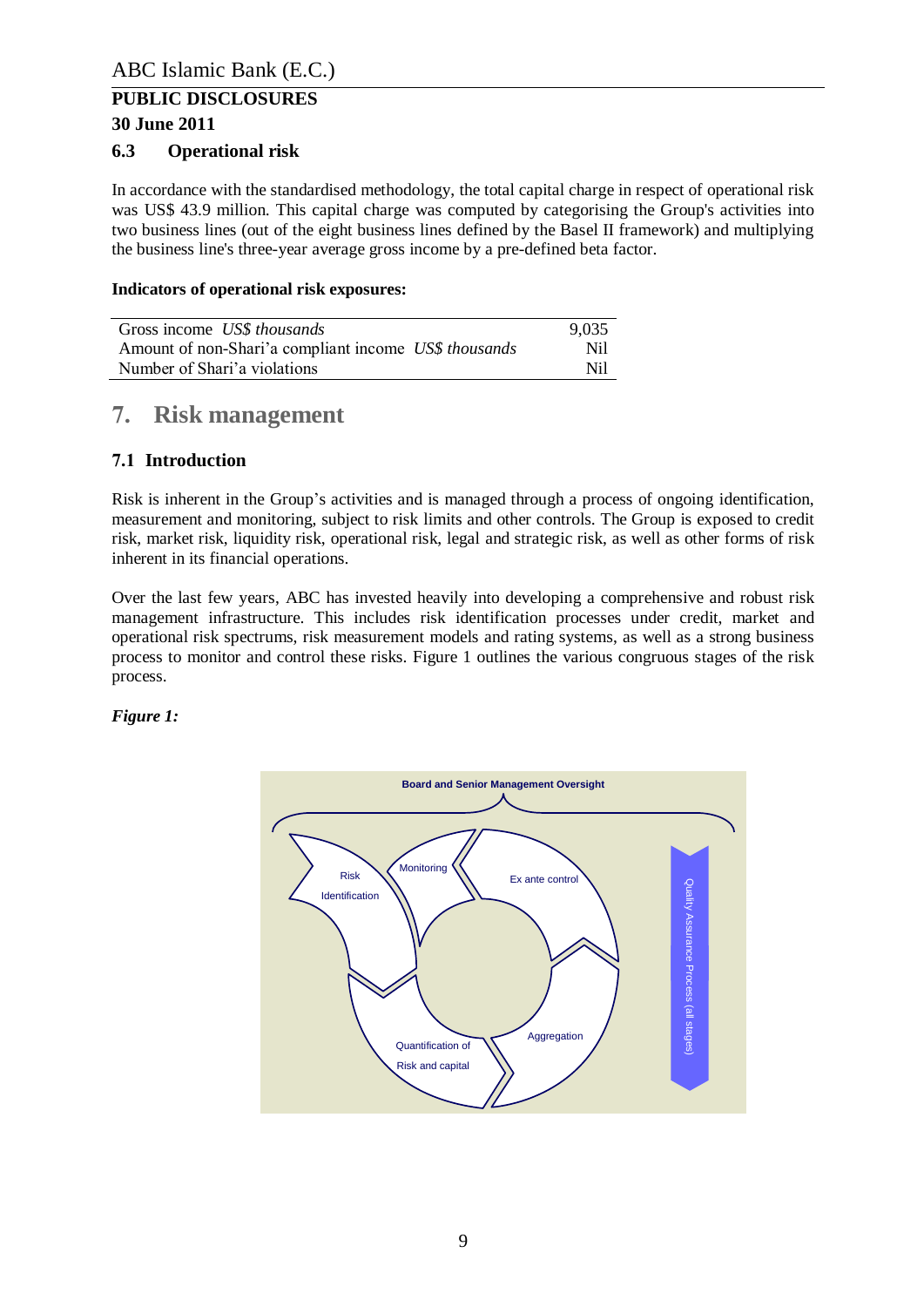#### **30 June 2011**

#### <span id="page-9-0"></span>**7.2 Risk management structure**

ABC's Executive Management is responsible for implementing the risk strategy / appetite and policy guidelines set by the Board Risk Committee [BRC], including the identification and evaluation on a continuous basis of all significant risks to the business and the design and implementation of appropriate internal controls to minimise them. This is done through the BRC, senior management committees and the Credit & Risk Group of the Head Office, as follows:

#### *Figure 2: Risk management structure*



Within the broader governance infrastructure, the Board Committees carry the main responsibility of best practice management and risk oversight. At this level, the BRC oversees the definition of risk appetite, risk tolerance standards and risk process standards to be kept in place. The BRC is also responsible for co-ordinating with other Board Committees for monitoring compliance with the requirements of the regulatory authorities in the various countries in which ABC operates.

At the second level, the Head Office Credit Committee [HOCC] is responsible for credit decisions at the higher levels of ABC's lending portfolio, setting country and other high level ABC limits, dealing with impaired assets and general credit policy matters.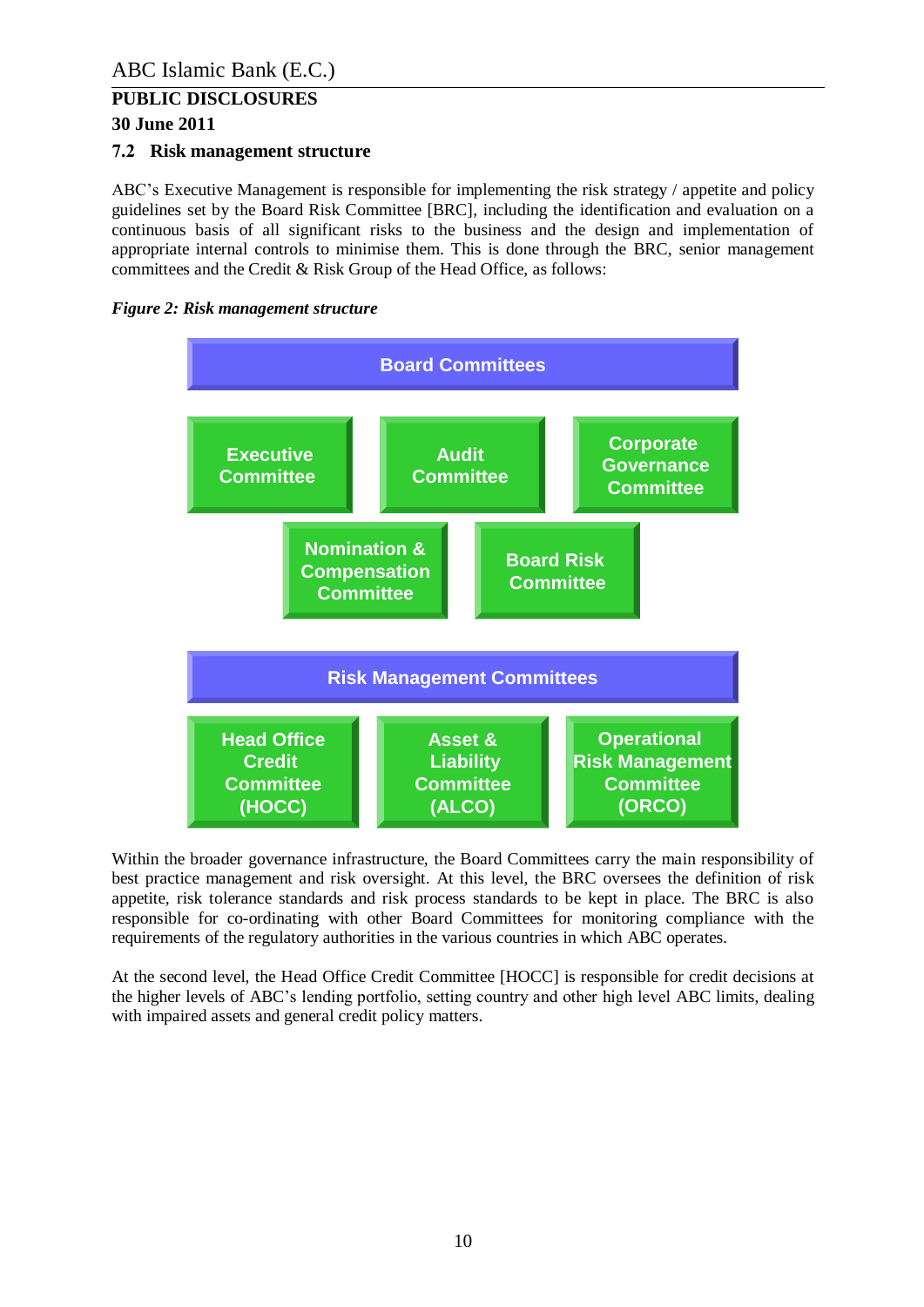In addition to being part of the above structure, through the outsourcing of the support functions including the credit approval, the Group has the following risk management structure:



ALCO is mainly responsible for defining long-term strategic plans and short-term tactical initiatives for directing asset and liability allocation prudently for the achievement of ABC's strategic goals. ALCO monitors ABC's liquidity and market risks and the risk profile in the context of economic developments and market fluctuations, to ensure that ABC's ongoing activities are compatible with the risk/reward guidelines approved by the BRC. The above management structure, supported by teams of risk and credit analysts, as well as the IT systems, provide a coherent infrastructure to carry credit and risk functions in a seamless manner.

ABC's Operational Risk Management Committee [ORCO] is responsible for defining long-term strategic plans and short-term tactical initiatives for operational risk. It also has the overall responsibility to monitor and prudently manage exposure to operational risks including strategic and reputation risks.

#### **Credit risk concentrations and thresholds**

The first level of protection against undue credit risk is through country, industry and threshold limits, together with customer and customer group credit limits, set by the BRC and the HOCC and allocated between ABC and the various subsidiaries of ABC, including the Bank. Credit exposure to individual customers or customer groups is then controlled through a tiered hierarchy of delegated approval authorities based on the risk rating of the customer under ABC's internal credit rating system. Where unsecured facilities sought are considered to be beyond prudential limits, ABC policies require collateral to mitigate the credit risk in the form of cash, securities, and legal charges over the customer's assets or third-party guarantees. ABC also employs Risk Adjusted Return on Capital [RAROC] as a measure to evaluate the risk/reward relationship at the transaction approval stage. RAROC analysis is also conducted on a portfolio basis.

Single name concentrations are monitored on an individual basis. ABC's internal economic capital methodology for credit risk addresses concentration risk through the application of single-name concentration add-on. Under the CBB's single obligor regulations, banks incorporated in Bahrain are required to obtain the CBB's approval for any planned exposure to a single counterparty, or group of connected counterparties exceeding 15 percent of the regulatory capital base. This restriction applies only at the consolidated level of the ABC Group and, hence, the Bank has several exposures that exceed 15% of its capital base. However, none of these exposures exceed 15% of ABC's capital base.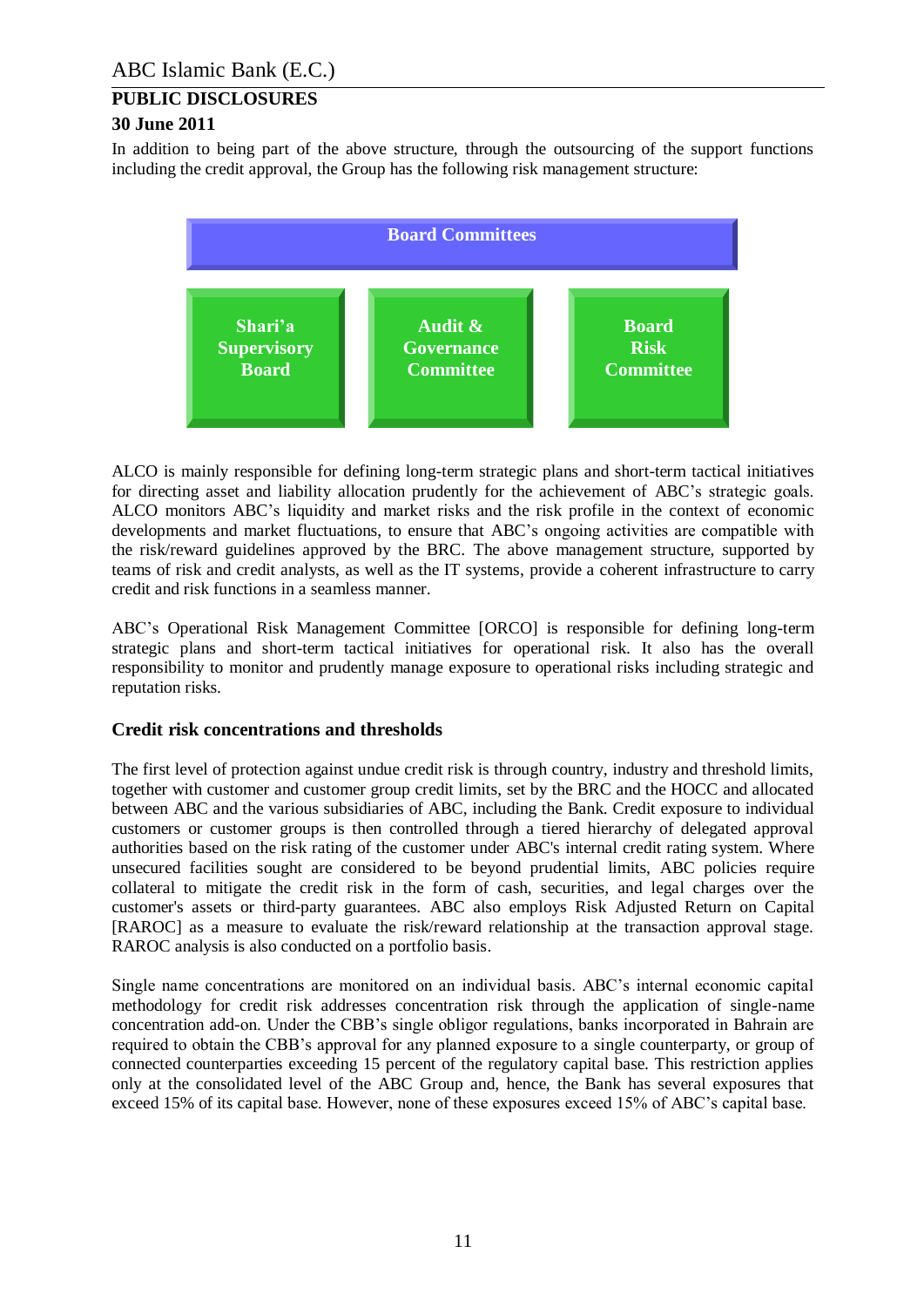#### **30 June 2011**

As at 30 June 2011, the Group's three largest exposures in excess of 15% of the capital base are shown below:

| <b>US\$</b> Thousands | <b>On Balance</b><br><b>Sheet</b><br><b>Exposure</b> |
|-----------------------|------------------------------------------------------|
| Counterparty [A]      | 142,309                                              |
| Counterparty [B]      | 62,980                                               |
| Counterparty [C]      | 51,500                                               |

#### **Excessive risk concentration**

Concentrations arise when a number of counterparties are engaged in similar business activities or activities in the same geographic region or have similar economic features that would cause their ability to meet contractual obligations to be similarly affected by changes in economic, political or other conditions. Concentrations indicate the relative sensitivity of the Group's performance to developments affecting a particular industry or geographical location.

In order to avoid excessive concentrations of risk, the ABC Group policies and procedures include specific guidelines to focus on country and counterparty limits and maintaining a diversified portfolio. Identified concentrations of credit risks are controlled and managed accordingly.

#### **Risk mitigation, collateral and other credit enhancements**

The amount and type of collateral depends on an assessment of the credit risk of the counterparty. The types of collateral held by the Group mainly include cash, guarantees from banks and guarantees from ABC.

Management monitors the market value of collateral, requests additional collateral in accordance with the underlying agreement and monitors the market value of collateral obtained during its review of the adequacy of the allowance for impairment losses.

Exposures by type of Islamic financing contract that are covered by guarantees or by eligible collaterals are as follows:

| <b>US\$</b> thousands        | <b>Exposures</b> | <b>Guaranteed</b>        | Collateral | Net<br>exposure |
|------------------------------|------------------|--------------------------|------------|-----------------|
| Funded Exposures (Murabaha)  | 135.630          | 131.561                  | 2.914      | 132.716         |
| Unfunded Exposures (LCs/LGs) | 28.439           | $\overline{\phantom{a}}$ | 5.118      | 23.321          |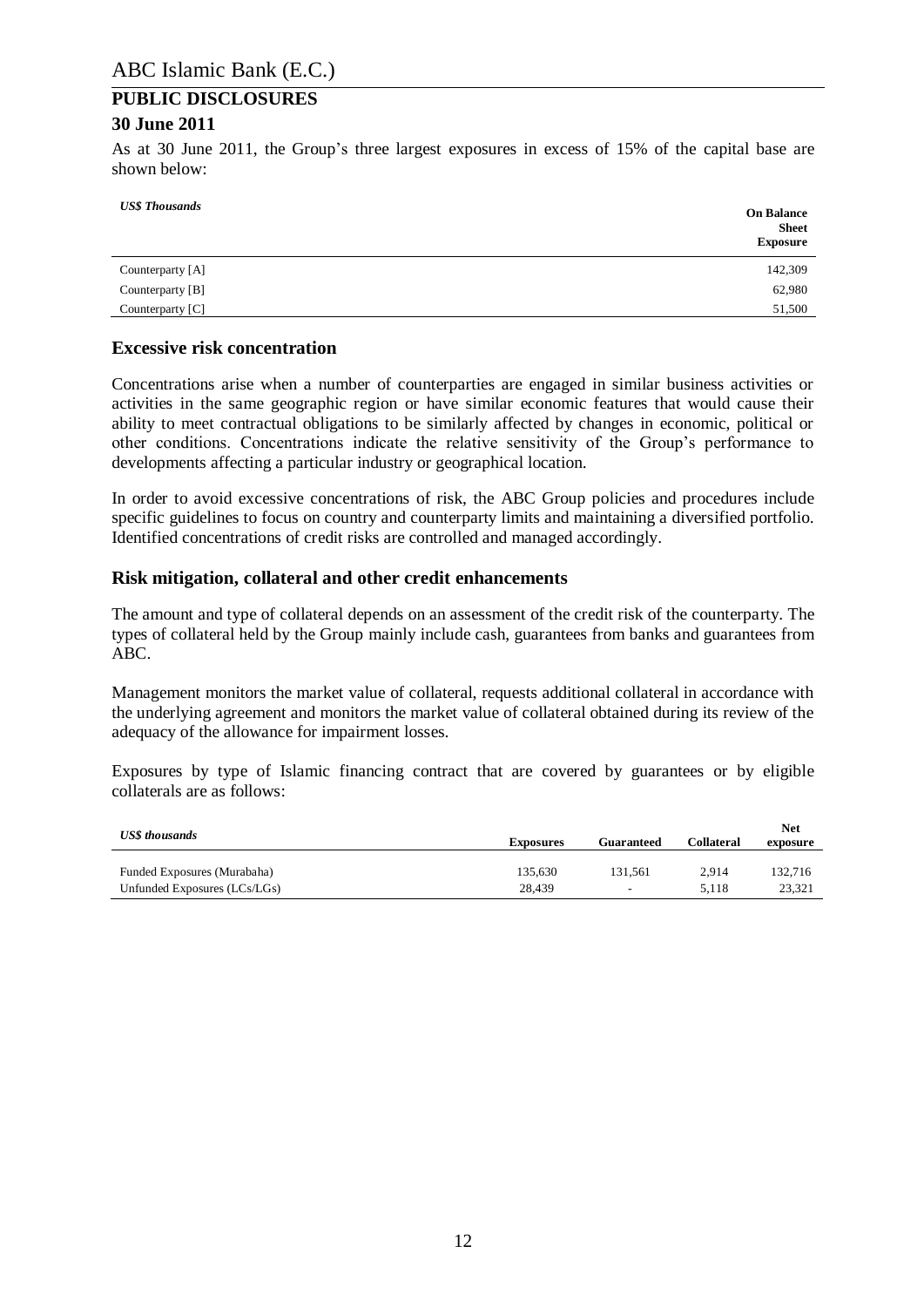#### **30 June 2011**

#### <span id="page-12-0"></span>**7.3 Geographical distribution of exposures**

The Bank's nature of business, being an Islamic Bank, results in concentration of exposures in the Muslim world. Moreover, the Bank's approved concentration of activities, which is also in line with its role within the ABC Group, has large concentration in the GCC countries, as illustrated in the table below:

#### *US\$ Thousands*

|                           |                       | Percentage of   |
|---------------------------|-----------------------|-----------------|
| <b>Country / Region</b>   | <b>Gross Exposure</b> | <b>Exposure</b> |
| Bahrain                   | 124,402               | 10.15%          |
| Saudi Arabia              | 382,324               | 31.21%          |
| Kuwait                    | 146,780               | 11.98%          |
| Qatar                     | 66,335                | 5.41%           |
| <b>UAE</b>                | 328,169               | 26.79%          |
| Oman                      | 18,458                | 1.51%           |
| Other MENA Countries      | 21,132                | 1.72%           |
| Other Asia                | 30,124                | 2.46%           |
| Europe (Including Turkey) | 82,568                | 6.74%           |
| <b>USA</b>                | 24,894                | 2.03%           |
| <b>Total</b>              | 1,225,186             | 100.00%         |

The geographical distribution of gross credit exposures by major type of credit exposures can be analysed as follows:

| <b>US\$</b> Thousands             | <b>Bahrain</b>           | Saudi                    | Kuwait  | Oatar  | <b>UAE</b>               | Oman   | Other<br><b>MENA</b> | Other  | <b>Europe</b><br>(Including | <b>USA</b>               | <b>Total</b> |
|-----------------------------------|--------------------------|--------------------------|---------|--------|--------------------------|--------|----------------------|--------|-----------------------------|--------------------------|--------------|
| <b>Type of Financing / Region</b> |                          | Arabia                   |         |        |                          |        | countries            | Asia   | Turkey)                     |                          |              |
| Sovereigns                        | 31,364                   |                          |         | -      | 35,600                   |        | $\sim$               | 14,981 | ۰                           | ٠                        | 81,945       |
| Claims on banks                   | 6,959                    | $\overline{\phantom{a}}$ |         | 5,045  | 50,042                   | ۰      | 1.169                | 15,143 | 82,568                      | $\overline{\phantom{a}}$ | 160,926      |
| Claims on Corporates              | 81,046                   | 191.613                  | 40,282  | 43,191 | 242,527                  | ۰      | 19,963               |        | $\sim$                      | 24,894                   | 643,516      |
| Past due exposures                | 4,069                    | 53,012                   | 78.549  | ٠      |                          |        | ۰                    |        | ۰                           | ٠.                       | 135,630      |
| Project finance                   | $\overline{\phantom{a}}$ | 137.699                  | 27.949  | 18.099 | $\overline{\phantom{a}}$ | 18.458 | ٠                    |        | ۰                           | ٠.                       | 202,205      |
| Other                             | 964                      |                          |         |        |                          |        |                      |        |                             | ۰                        | 964          |
| <b>Total</b>                      | 124,402                  | 382.324                  | 146,780 | 66,335 | 328.169                  | 18,458 | 21,132               | 30.124 | 82.568                      | 24,894                   | 1.225.186    |

#### <span id="page-12-1"></span>**7.4 Industrial sector analysis of the exposures**

The industrial sector analysis of exposures is as follows:

| <b>US\$</b> Thousands         | <b>Gross Exposure</b> | <b>Funded Exposure</b> | <b>Un</b> funded<br><b>Exposure</b> |
|-------------------------------|-----------------------|------------------------|-------------------------------------|
| <b>Financial Institutions</b> | 390.498               | 389,329                | 1,169                               |
| Commercial real estate        | 223,378               | 223,378                |                                     |
| Manufacturing                 | 459.628               | 442,304                | 17,324                              |
| Construction                  | 32,174                | 20,878                 | 11,296                              |
| Trading                       | 30.725                | 29,391                 | 1,334                               |
| Government                    | 50,581                | 50,581                 |                                     |
| Transportation                | 16.731                | 16.731                 |                                     |
| Tourism                       | 20,507                | 20,507                 |                                     |
| Other                         | 964                   | 964                    |                                     |
| <b>Total</b>                  | 1,225,186             | 1,194,063              | 31,123                              |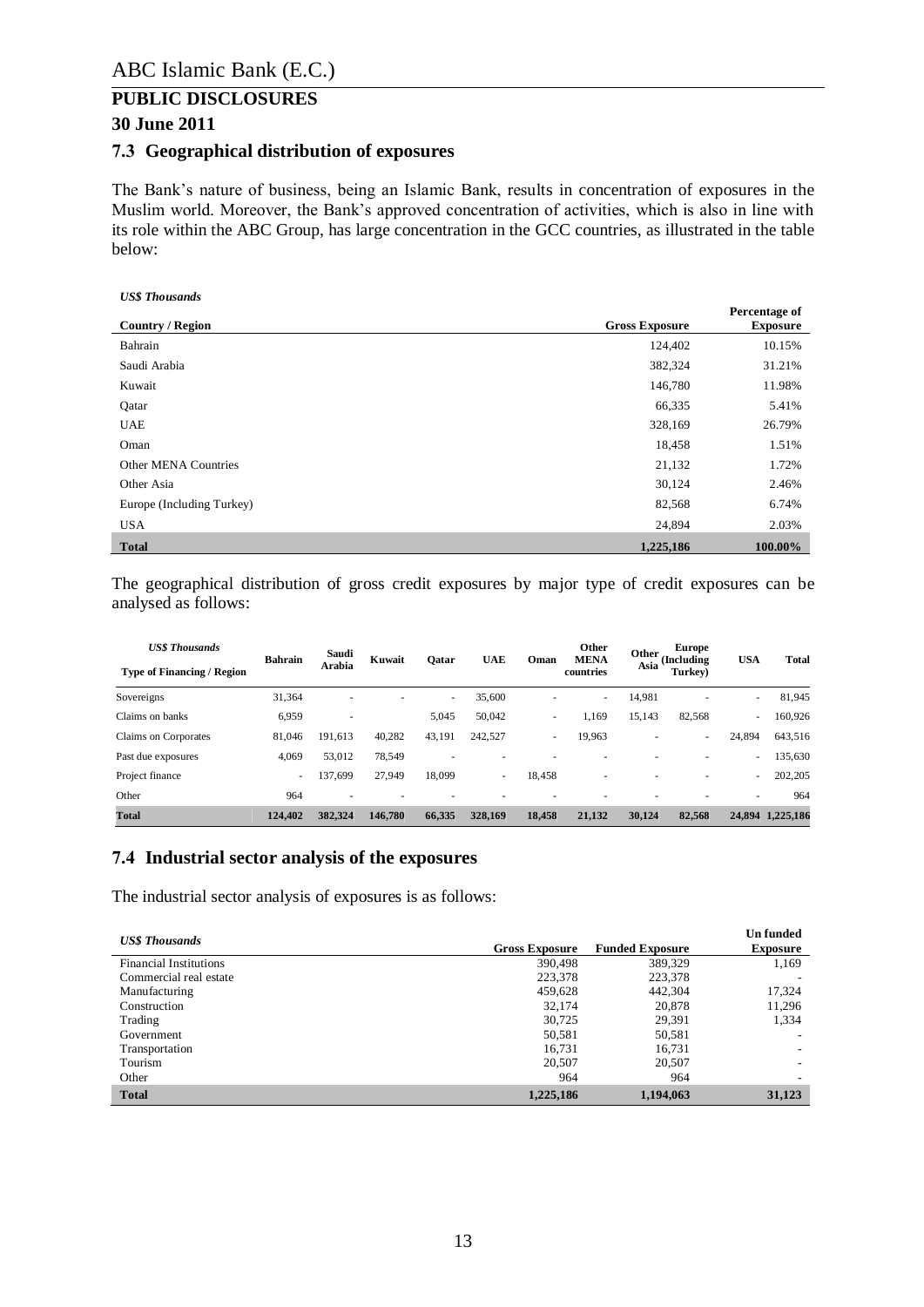The industrial sector analysis of gross credit exposures by major types of credit exposures can be analysed as follows:

| <b>US\$</b> Thousands             | <b>Financial</b>    | Commercial  | Manu-     | Con-                     | <b>Trading</b> | Govern- | Trans-    | <b>Tourism</b> | Other  | <b>Total</b> |
|-----------------------------------|---------------------|-------------|-----------|--------------------------|----------------|---------|-----------|----------------|--------|--------------|
| <b>Type of Financing/Industry</b> | <b>Institutions</b> | real estate | facturing | struction                |                | ment    | portation |                |        |              |
| Sovereigns                        | 31,364              | $\sim$      | ۰         |                          | $\sim$         | 50,581  |           |                | $\sim$ | 81,945       |
| Claims on banks                   | 160,926             | ۰           | -         |                          |                |         |           |                | ۰.     | 160,926      |
| Claims on Corporates              | 126,539             | 212,429     | 233,802   | 32,174                   | 1,334          | ٠       | 16,731    | 20,507         | $\sim$ | 643,516      |
| Past due exposures                | 71,669              | 10,949      | 23,621    | $\overline{\phantom{a}}$ | 29,391         |         |           |                | $\sim$ | 135,630      |
| Project finance                   |                     | ٠           | 202,205   |                          |                | ۰       |           |                | $\sim$ | 202,205      |
| Other                             |                     |             |           |                          |                |         |           |                | 964    | 964          |
| <b>Total</b>                      | 390,498             | 223,378     | 459,628   | 32,174                   | 30,725         | 50,581  | 16,731    | 20,507         | 964    | 1,225,186    |

#### <span id="page-13-0"></span>**7.5 Exposure by external credit rating**

The Group uses external ratings from Standard & Poor's, Moody's, Fitch Ratings and Capital Intelligence [accredited External Credit Assessment Institutions (ECAI's)]. The breakdown of the Group's exposure into rated and unrated categories is as follows:

| <b>US\$</b> Thousands | <b>Gross credit</b><br>exposure | <b>Rated Exposure</b>    | <b>Unrated</b><br><b>Exposure</b> |
|-----------------------|---------------------------------|--------------------------|-----------------------------------|
| Sovereigns            | 81,945                          | 81,945                   |                                   |
| Claims on banks       | 160,926                         | 159,757                  | 1,169                             |
| Claims on Corporates  | 643,516                         | 281,374                  | 362,142                           |
| Past due exposures    | 135,630                         | ۰                        | 135,630                           |
| Project finance       | 202,205                         | $\overline{\phantom{a}}$ | 202,205                           |
| Other                 | 964                             | $\overline{\phantom{a}}$ | 964                               |
| <b>Total</b>          | 1,225,186                       | 523,076                  | 702,110                           |

It is the Group's policy to maintain accurate and consistent risk ratings across the credit portfolio through its internal risk rating system. Risk ratings are supported by a variety of financial analytics, combined with processed market information, to provide the main inputs for the measurement of counterparty credit risk. All internal ratings are tailored to the various categories, are derived in accordance with ABC's credit policy, and are assessed and updated regularly. Each risk rating class is mapped to grades equivalent to Standard & Poor's, Moody's, Fitch Ratings and Capital Intelligence.

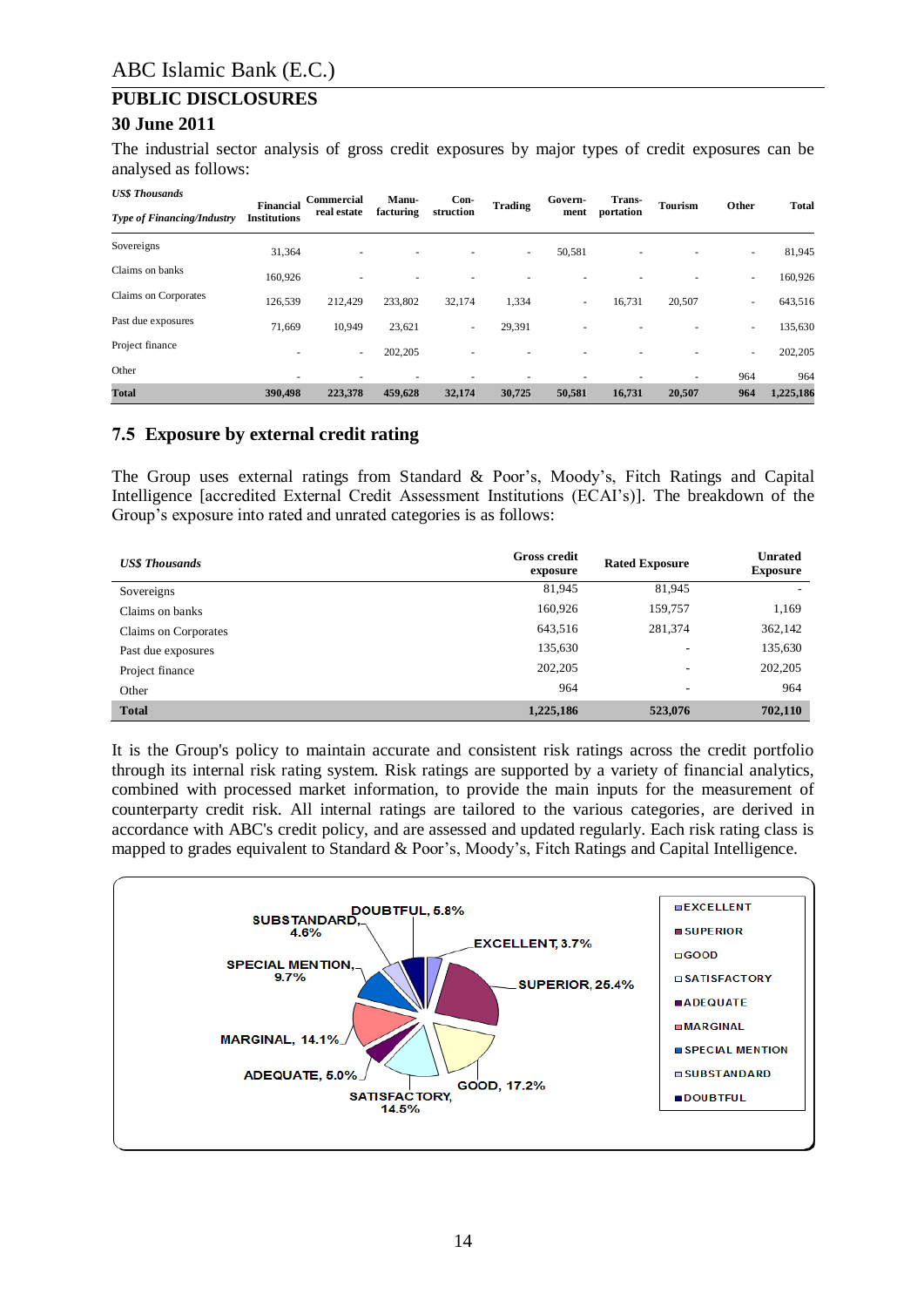#### **30 June 2011**

Percentages have been calculated internally based on the sum of funded counterparty exposure and unfunded exposures before applying credit conversion factors.

#### <span id="page-14-0"></span>**7.6 Maturity analysis of funded exposures**

Residual contractual maturity analysis of the Group's major types of funded credit exposures, amounting to US\$ 1,194,063 thousand, is as follows:

| <b>US\$ Thousands</b> | Within<br>l month        | $1 - 3$<br>months | $3 - 6$<br>months | $6 - 12$<br>months | <b>Total</b><br>within 12<br>months | $1 - 5$<br>years | $5 - 10$<br>years        | $10 - 20$<br>years       | <b>Total</b><br>over 12<br>months | <b>Undated</b> | <b>Total</b>      |
|-----------------------|--------------------------|-------------------|-------------------|--------------------|-------------------------------------|------------------|--------------------------|--------------------------|-----------------------------------|----------------|-------------------|
| Sovereigns            | $\overline{\phantom{a}}$ | 1,753             | 16,439            | 2,917              | 21,109                              | 60,783           | $\overline{\phantom{a}}$ | -                        | 60.783                            | 53             | 81,945            |
| Claims on banks       | 5,600                    | 15,114            | 50,150            | 66,467             | 137,331                             | 20,882           | $\overline{\phantom{a}}$ | -                        | 20,882                            | 1,544          | 159,757           |
| Claims on Corporates  | 144,555                  | 49,384            | 34,451            | 35,133             | 263,523                             | 301.023          | 46,318                   |                          | 347,341                           | 3,500          | 614,364           |
| Past due exposures    |                          | ۰                 |                   |                    |                                     |                  |                          |                          | ٠                                 | 135,630        | 135,630           |
| Project finance       | 624                      | 14                | 4.489             | 6,341              | 11.468                              | 70,382           | 98,976                   | 20,577                   | 189,935                           | $\sim$         | 201.403           |
| Other                 | $\overline{\phantom{a}}$ | 79                | 168               | 168                | 414                                 | 336              | $\overline{\phantom{a}}$ | $\overline{\phantom{a}}$ | 336                               | 214            | 964               |
| <b>Total</b>          | 150,779                  | 66.344            | 105.697           | 111.026            | 433,845                             | 453,406          | 145.294                  | 20,577                   | 619,277                           |                | 140.941 1.194.063 |

#### <span id="page-14-1"></span>**7.7 Maturity analysis of unfunded exposures**

The residual contractual maturity analysis of unfunded exposures is as follows:

| <b>US\$</b> Thousands | Within 1<br>month        | 1-3 months               |                          | $3-6$ months $6-12$ months | <b>Total within</b><br>12 months | $1-5$<br>years | Total<br>over 12<br>months | <b>Total</b> |
|-----------------------|--------------------------|--------------------------|--------------------------|----------------------------|----------------------------------|----------------|----------------------------|--------------|
| Claims on banks       |                          | 57                       | 236                      | 876                        | 1,169                            | ۰              | $\overline{\phantom{a}}$   | 1,169        |
| Claims on Corporates  | 7.500                    | $\overline{\phantom{a}}$ | 4.534                    | 5,734                      | 17.768                           | 11,384         | 11.384                     | 29,152       |
| Project finance       | $\overline{\phantom{a}}$ | $\overline{\phantom{a}}$ | $\overline{\phantom{a}}$ | ۰                          | $\overline{\phantom{a}}$         | 802            | 802                        | 802          |
| <b>Total</b>          | 7.500                    | 57                       | 4.770                    | 6,610                      | 18.937                           | 12,186         | 12.186                     | 31,123       |

Unfunded exposures include credit-related financial instruments, comprising of letters of credit, guarantees and commitments.

For credit-related contingent items, the nominal value is converted to an exposure through the application of a credit conversion factor [CCF]. The CCF is at 20%, 50% or 100% depending on the type of contingent item, and is used to convert off-Balance sheet notional amounts into an equivalent on-Balance sheet exposure.

Undrawn facilities and other commitments represent commitments that have not been drawn down or utilised at the reporting date. The nominal amount provides the calculation base to which a CCF is applied for calculating the exposure. CCF ranges between 20% and 50% for commitments with original maturity of up to one year and over one year respectively and 0% CCF is applicable for commitments which can be unconditionally cancelled at any time.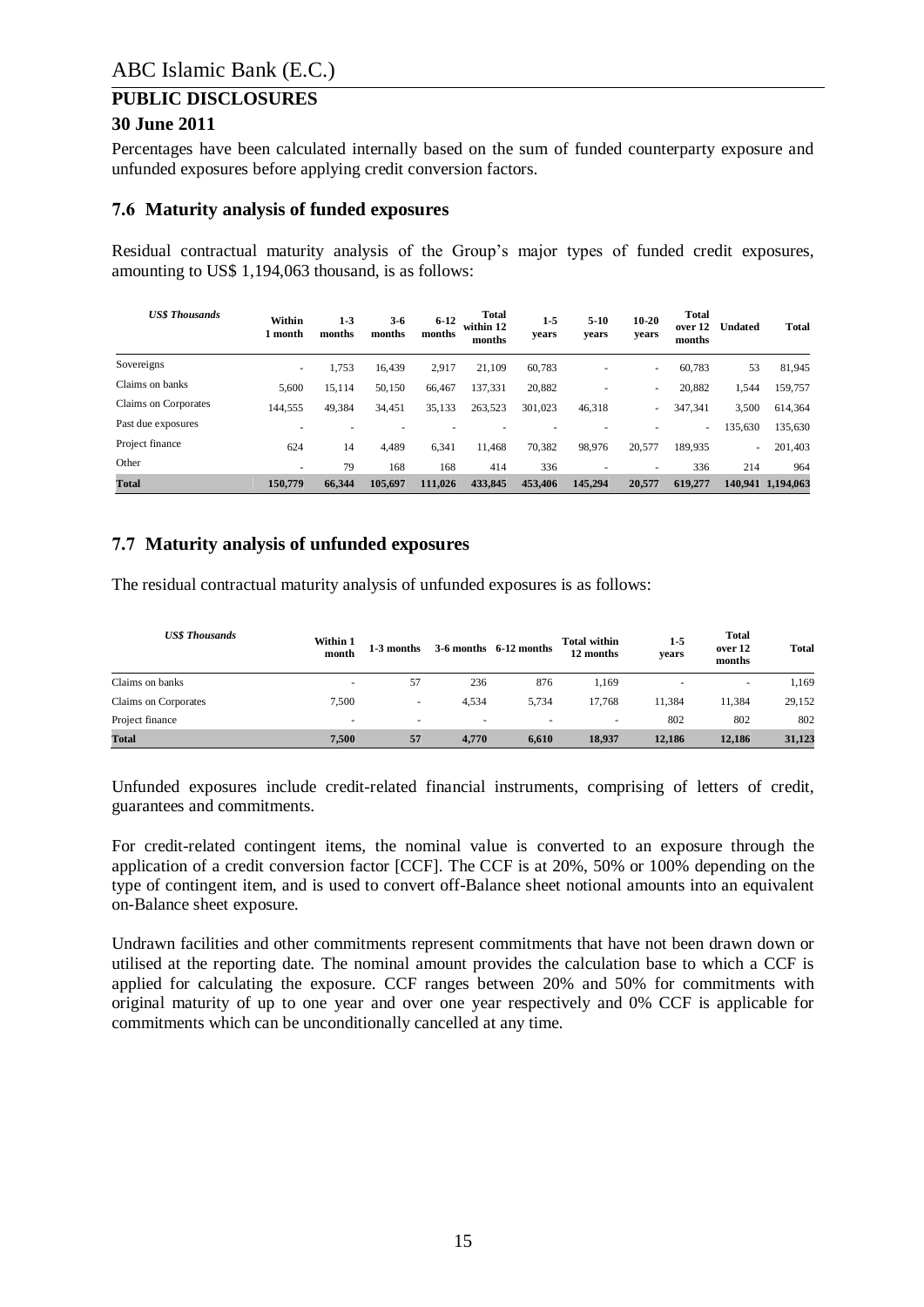#### **30 June 2011**

The table below summarises the notional principal amounts and the relative exposures before applying credit risk mitigation:

| <b>US\$</b> thousands                    | <b>Notional</b><br><b>Principal</b> | <b>Credit</b><br>Exposure* |
|------------------------------------------|-------------------------------------|----------------------------|
| Trade-related contingent items           | 5,847                               | 1,169                      |
| Transaction-related contingent items     | 22.592                              | 11,296                     |
| Undrawn facilities and other commitments | 54.518                              | 18,658                     |
| <b>RWA</b> for contingent items          |                                     | 29,786                     |

\* Credit exposure is after applying CCF.

At 30 June 2011, the Group held cash collaterals in relation to credit-related contingent items amounting to US\$ 5,118 thousand.

#### **Penalties imposed on customers**

During the year, no penalties were imposed on customers.

#### <span id="page-15-0"></span>**7.8 Impairment of assets**

#### **Impairment and un-collectability of financial assets**

An assessment is made at each quarter end to determine whether there is objective evidence that a specific financial asset or group of financial assets may be impaired. If such evidence exists, an impairment loss is recognised in the consolidated statement of income.

Evidence of impairment may include indications that the counterparty or a group of counterparties is experiencing significant financial difficulty, default or delinquency in profit or principal payments, the probability that they will enter bankruptcy or other financial re-organisation and, where observable data indicates, that there is a measurable decrease in the estimated future cash flows such as changes in arrears or economic conditions that correlate with defaults.

Impairment is determined as follows:

- (a) for assets carried at amortised cost, impairment is based on the present value of estimated future cash flows discounted at the original effective profit rate;
- (b) for assets carried at fair value, impairment is the difference between cost and fair value; and
- (c) for assets carried at cost, impairment is based on the present value of estimated future cash flows discounted at the current market rate of return for a similar financial asset.

The Group uses the provision account to record impairments except for equity and similar investments, which are written down, with future increases in their fair value being recognised directly in equity.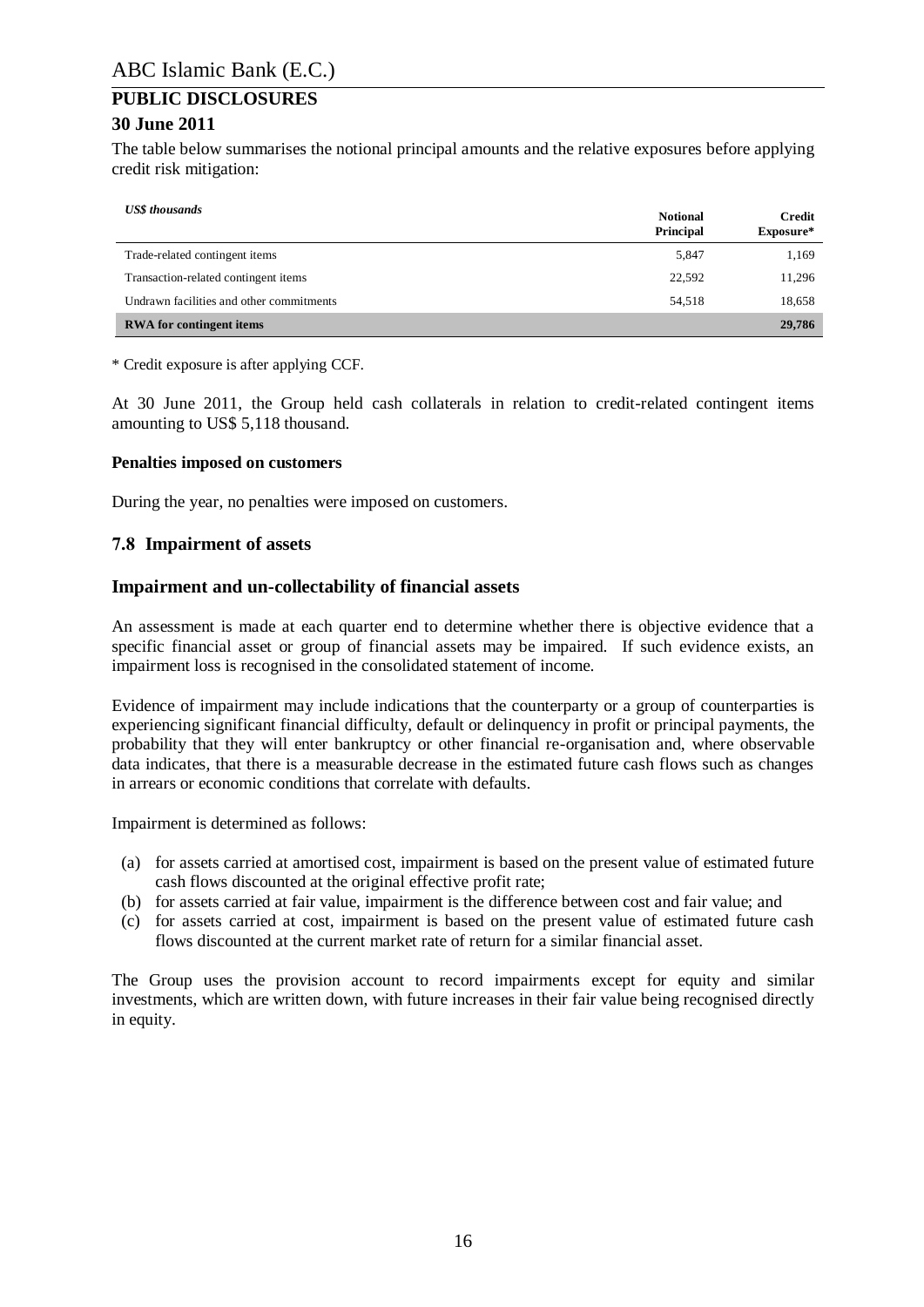#### **30 June 2011**

On a quarterly basis the Group assesses whether any provision for impairment should be recorded in the consolidated statement of income. In particular, considerable judgment by management is required in the estimation of the amount and timing of future cash flows when determining the level of provision required. Such estimates are necessarily based on assumptions about several factors involving varying degrees of judgment and uncertainty, and actual results may differ resulting in future changes in such provisions.

#### **Impairment against specific groups of financial assets**

In addition to specific provisions against individually significant facilities and investments, the Group also makes a provision to cover impairment against specific group of financial assets where there is a measurable decrease in estimated future cash flows. This provision is based on any deterioration in the internal grade of the financial asset since it was granted. The amount of provision is based on the historical loss pattern for facilities within each grading and is adjusted to reflect current economic changes.

The internal grading process takes into consideration factors such as collateral held, deterioration in country risk, industry and technological obsolescence, as well as identified structural weakness or deterioration in cash flows.

#### <span id="page-16-0"></span>**7.9 Market risk**

Market risk is the risk that the Group's earnings or capital, or its ability to support its business strategy, will be impacted by changes in market rates or prices related to profit rates, equity prices, credit spreads, foreign exchange rates and commodity prices.

ABC has established risk management policies and limits within which exposure to market risk is monitored, measured and controlled by the Market Risk Management [MRM] with strategic oversight exercised by ABC's ALCO. MRM is responsible for developing and implementing market risk policy and risk measuring / monitoring methodology and for reviewing all new trading and investment products and product limits prior to ALCO approval. MRM's core responsibility is to measure, report, monitor and control market risk

The Group classifies market risk into the following:

#### **Non-trading market risk in securities**

Non-trading market risk arises from market factors impacting securities that are held for long-term investment.

**Asset and liability risk**

Non-trading asset and liability risk exposures arise where the re-pricing characteristics of the Group's assets do not match with those of liabilities.

**Liquidity Risk**

Liquidity risk is the risk that maturing and encashable assets may not cover cash flow obligations (liabilities). In this respect, the Group is supported by ABC, through the provision of a line of credit to cover any shortfall in liquidity. Accordingly, the Group's liquidity needs are taken into consideration in ABC's liquidity management.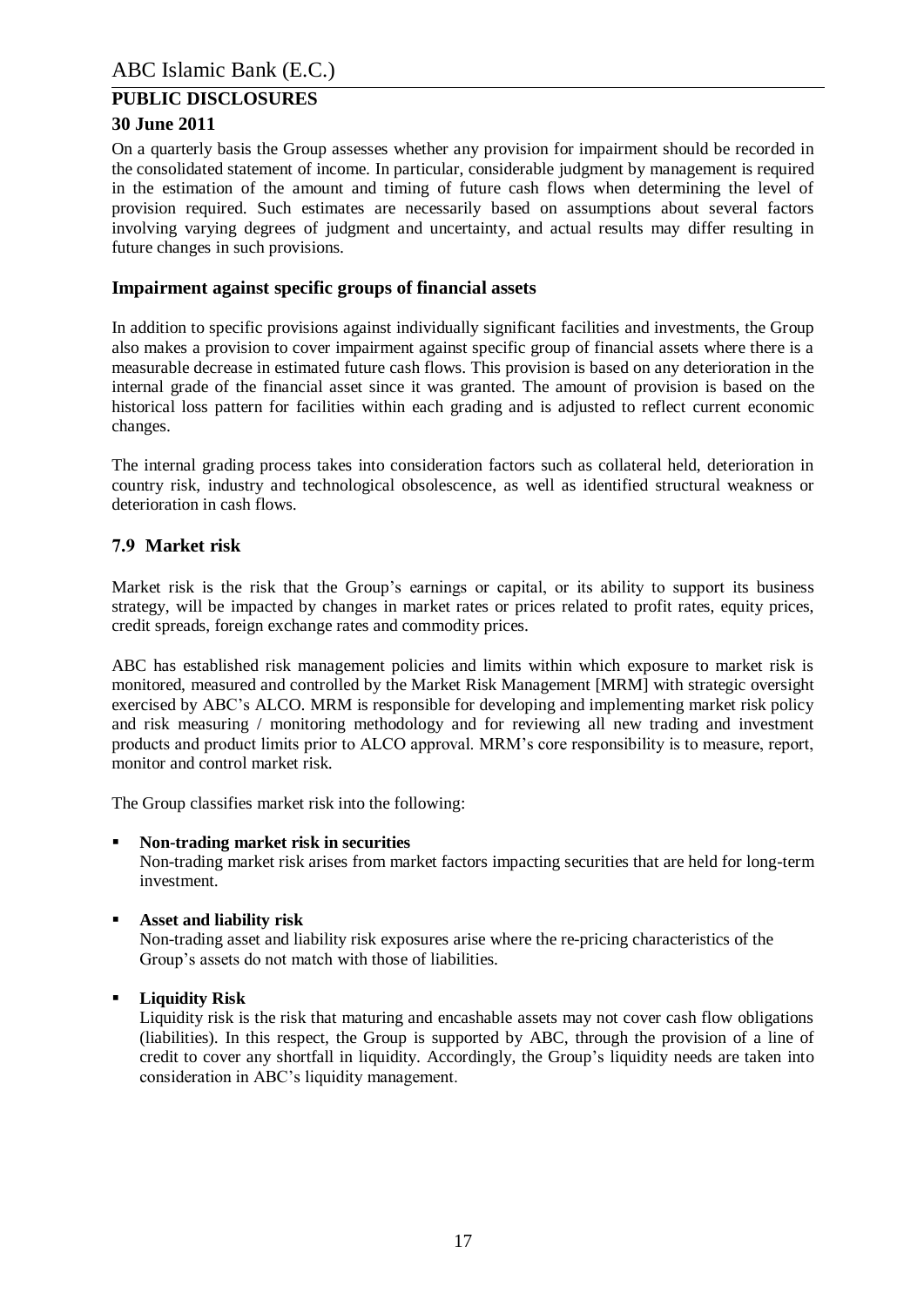#### **30 June 2011**

As there is no specific measure that reflects all aspects of market risk, ABC analyses risk using various risk measures, reporting results to senior management.

The measurement techniques used to measure and control market risk are:

- Value-at-Risk [VaR]
- Basis Point Value [BPV]
- **Stress Testing**
- Non-Technical Risk Measures

On an annual basis, ABC's BRC reviews and approves VaR trading limits, BPV trading and investment Limits, and Non-Technical Trading and Investment Limits.

It should be noted that the Bank applies BPV on the sukuk portfolio and the non-technical risk measures in its liquidity management at the Bank level. For the non-technical measures, notional limits are set for investment products, which are approved by the Board Risk Committee.

#### **Currency risk**

The Group is exposed to foreign exchange rate risk through its structural positions. In general, the Group uses matched currency funding to eliminate such a risk.

#### **Profit rate risk**

Profit rate risk arises from the possibility that changes in profit rates will affect future profitability or the fair values of financial instruments. The Group is exposed to profit rate risk as a result of mismatches of profit rate re-pricing of assets and liabilities. The most prominent market risk factor for the Bank is profit rates. This risk is minimised as the Group's rate sensitive assets and liabilities are mostly floating rate, where the duration risk is lower. In general, the Group translates fixed rate instruments to floating rate to better manage the duration in the asset book.

#### **Commodity risk (price risk)**

The Group would be exposed to commodity risk if it holds commodity for its Murabaha transactions. However, in order to minimise or eliminate this risk, the Group limits its holding of commodity to the day of the transaction and it settles its position for each specific transaction, hence eliminating overnight price risk in the commodities traded.

#### **Profit Rate Risk in the Banking Book [PRRBB]**

The Bank uses the BPV approach to control PRRBB. BPV measures changes in economic value resulting from changes in profit rates. In the BPV methodology, the modified duration approach and, for some products, the effective duration approach is used to measure the PRRBB. Modified duration is a good measure of linear risk for profit rate sensitive products.

The BPV measure incorporates the entire rate sensitive segment of the statement of financial position for the Group and is classified into appropriate buckets. Non-maturity profit rate sensitive assets and liabilities are bucketed in the short term. Equity is excluded from these computations.

As at 30 June 2011, an immediate shift by 25 basis points in profit rates would potentially impact the Group's economic value by US\$ 901 thousand.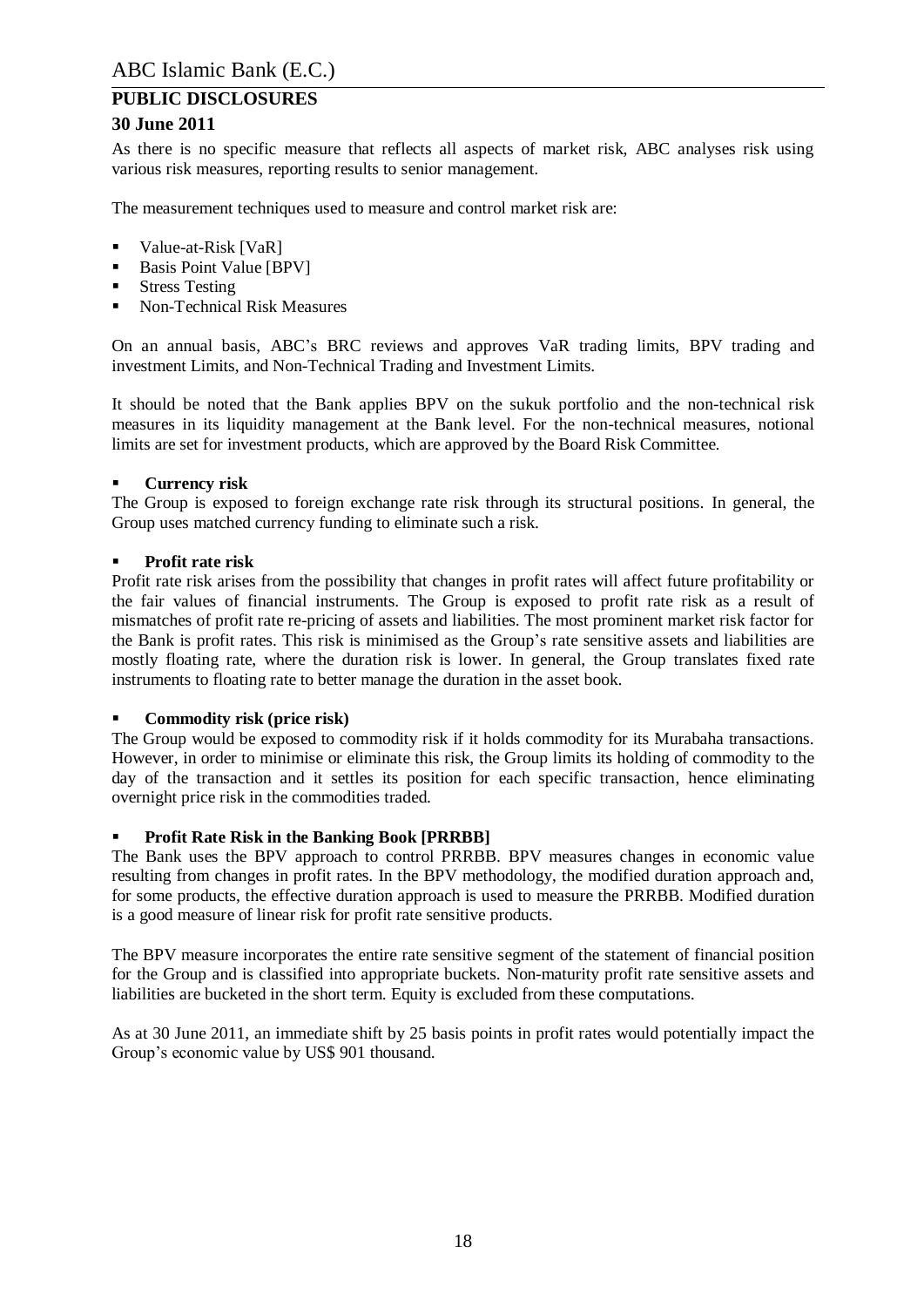At the period end, the Group was exposed to profit rate risk on its financial assets and financial liabilities. The following table indicates the profit rates during the period expressed as a percentage of the principal outstanding.

*US\$ thousands*

|                      | $\frac{6}{6}$ |
|----------------------|---------------|
| Investments          | $0.65 - 5.77$ |
| Murabaha receivables | $0.64 - 5.00$ |
| Musharaka financing  | $4.90 - 6.33$ |
| Ijara                | $0.75 - 6.00$ |
| Murabaha payables    | $0.54 - 2.54$ |

#### <span id="page-18-0"></span>**7.10Equity position risk**

Equity position risk arises from the possibility that changes in the price of equities or equity indices will affect future profitability or the fair values of financial instruments. As of the reporting date, the Bank had an equity position amounting to US\$ 1,993 thousand.

#### <span id="page-18-1"></span>**7.11Business risk**

Business risk represents the earnings volatility inherent in all business activities due to the uncertainty of revenues and costs associated with changes in the economic and competitive environment. Business risk is evaluated through a Business and Strategy Development Process. A Risk Budget is developed at the start of each year along with a Business Plan. Subsequently, the actual quarterly performance is compared with budget, including the historical volatility in earnings, and the detailed financial budget, which supports both the decision making and the planning process.

#### <span id="page-18-2"></span>**7.12Liquidity risk**

The Group's principal sources of liquidity are deposits placed with the subsidiary funds raised through commodity Murabahas. However, for any shortfall in liquidity, the Bank relies on ABC; hence, the Group's liquidity needs are taken into consideration in ABC's liquidity management process. ABC maintains liquid assets at prudential levels to ensure that cash can quickly be made available to honour all its obligations, even under adverse conditions. ABC is generally in a position of excess liquidity, its principal sources of liquidity being its deposit base, liquidity derived from its operations and interbank borrowings. The Minimum Liquidity Guideline [MLG] is used to manage and monitor daily liquidity. The MLG represents the minimum number of days ABC can survive the combined outflow of all deposits and contractual draw-downs under market value driven encashability scenarios.

In addition, an internal liquidity / maturity profile is generated to summarise the actual liquidity gaps versus the revised gaps based on internal assumptions.

The following table summarises the liquidity ratios as at 30 June 2011:

| Liquid assets ratio                         | 32.8% |
|---------------------------------------------|-------|
| Short-term assets to short-term liabilities | 45.0% |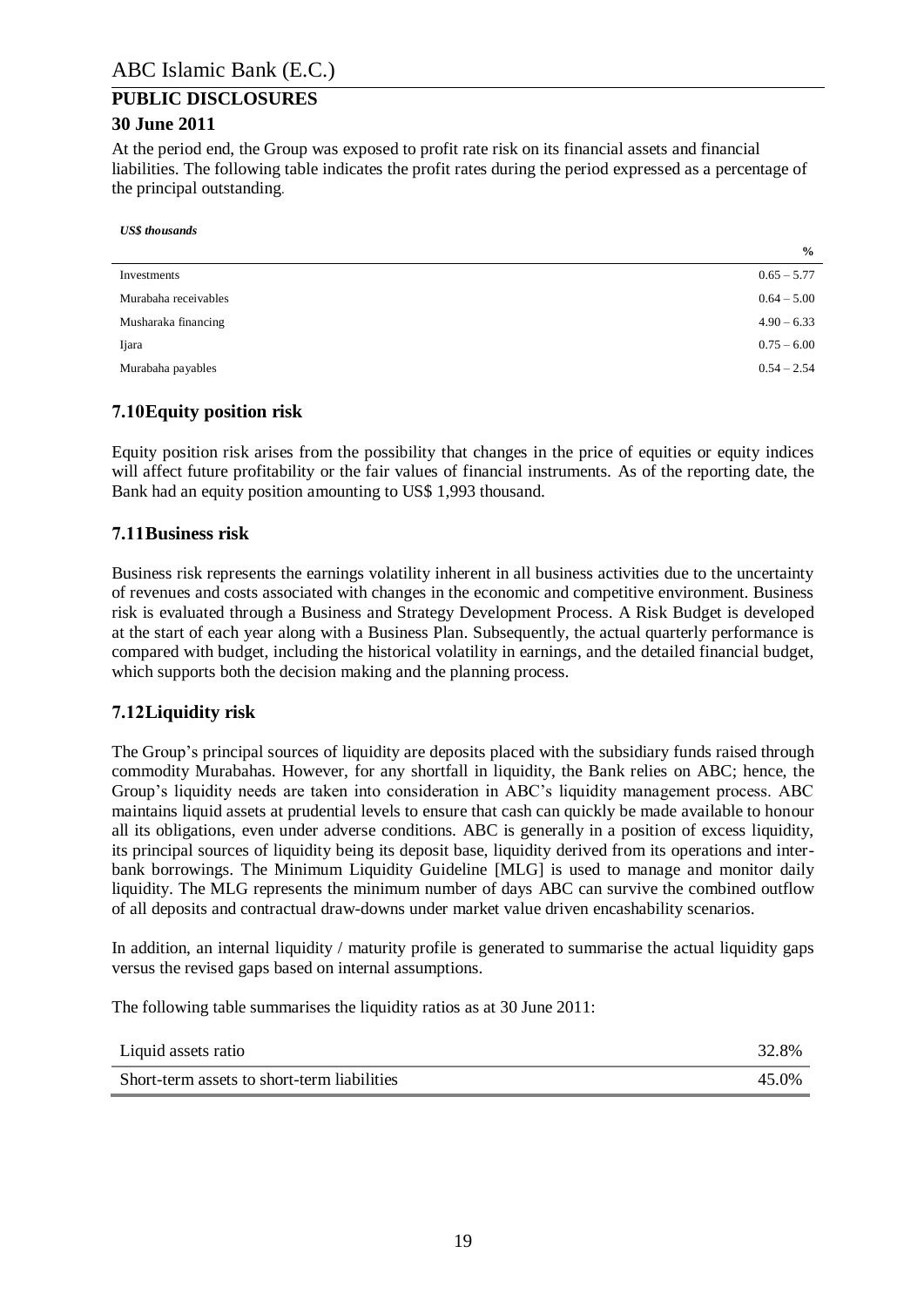## **PUBLIC DISCLOSURES 30 June 2011 7.13Operational risk**

<span id="page-19-0"></span>Operational risk is defined as the risk of loss resulting from inadequate or failed internal processes or systems, or from external events. Operational risk is inherent in all business activities and can never be eliminated entirely; however, shareholder value can be preserved and enhanced by managing, mitigating and, in some cases, insuring against operational risk. To achieve this goal, ABC has developed an operational risk framework, which includes identification, measurement, management, monitoring and risk control / mitigation elements. A variety of underlying processes are being deployed across ABC including risk and control self-assessments, Key Risk Indicators [KRI], event management, new product review, approval processes and business contingency plans.

ABC intends to make operational risk transparent throughout the enterprise, to which end processes are being developed to provide for regular reporting of relevant operational risk management information to business management, senior management, the Operational Risk Committee of ABC, the BRC of ABC and the Board of Directors.

ABC's policy dictates that the operational functions of booking, recording and monitoring of transactions are carried out by staff that are independent of the individuals initiating the transactions. Each business line – including Operations, Information Technology, Human Resources, Legal  $\&$ Compliance and Financial Control - is further responsible for employing the aforementioned framework processes and control programmes to manage its operational risk within the guidelines established by the Group's policy, and to develop internal procedures that comply with these policies. To ensure that all operational risks to which the Group is exposed are adequately managed, support functions are also involved in the identification, measurement, management, monitoring and control / mitigation of operational risk, as appropriate.

#### <span id="page-19-1"></span>**7.14Legal risk**

Inadequate documentation, legal and regulatory incapacity, insufficient authority of a counterparty and contract invalidity or unenforceability are all examples of legal risk. Identification and management of this risk are the responsibilities of the Head Office Legal & Compliance Department [LCD] and are carried out through consultation with internal and external legal counsels, together with close monitoring of the litigation cases involving the Group, as well as ABC.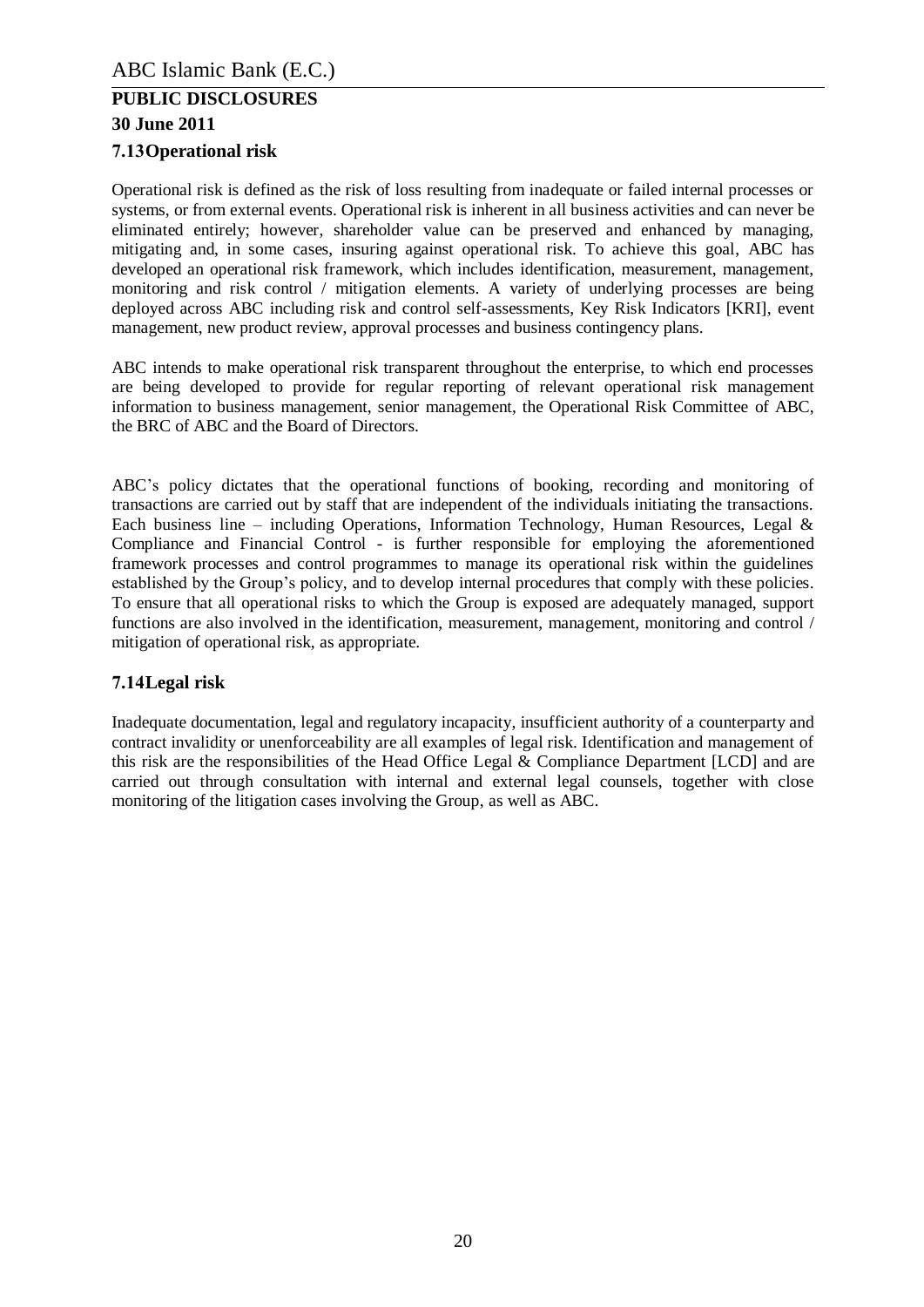## <span id="page-20-0"></span>**8. Capital management**

#### **Internal Capital Adequacy Assessment Process [ICAAP]**

The Group's capital management aims to maintain an optimum level of capital to enable it to pursue strategies that build long-term shareholder value, whilst always meeting minimum regulatory ratio requirements. The diagram below illustrates this concept:



The key principles driving capital management at the Group include:

- Adequate capital is maintained as buffer for unexpected losses to protect stakeholders, i.e. shareholders and depositors; and
- Maximise return on capital and generate sustainable returns above the cost of capital.

The Group seeks to achieve the following goals by implementing an effective capital management framework:

- Effective internal capital adequacy;
- Meet the regulatory capital adequacy ratios and have a prudent buffer;
- Generate sufficient capital to support overall business strategy; and
- Integrate capital allocation decisions with strategic and financial planning process.

In addition, to prepare itself for compliance with the Foundation Internal Ratings-Based [FIRB] requirements, the Group has developed an ICAAP framework. The purpose of the ICAAP framework is to document the Group's structured process for the ongoing assessment of the Group's overall capital adequacy in relation to the Group's risk profile and a strategy for capital management as set out in Principle 1 of Basel II Pillar II.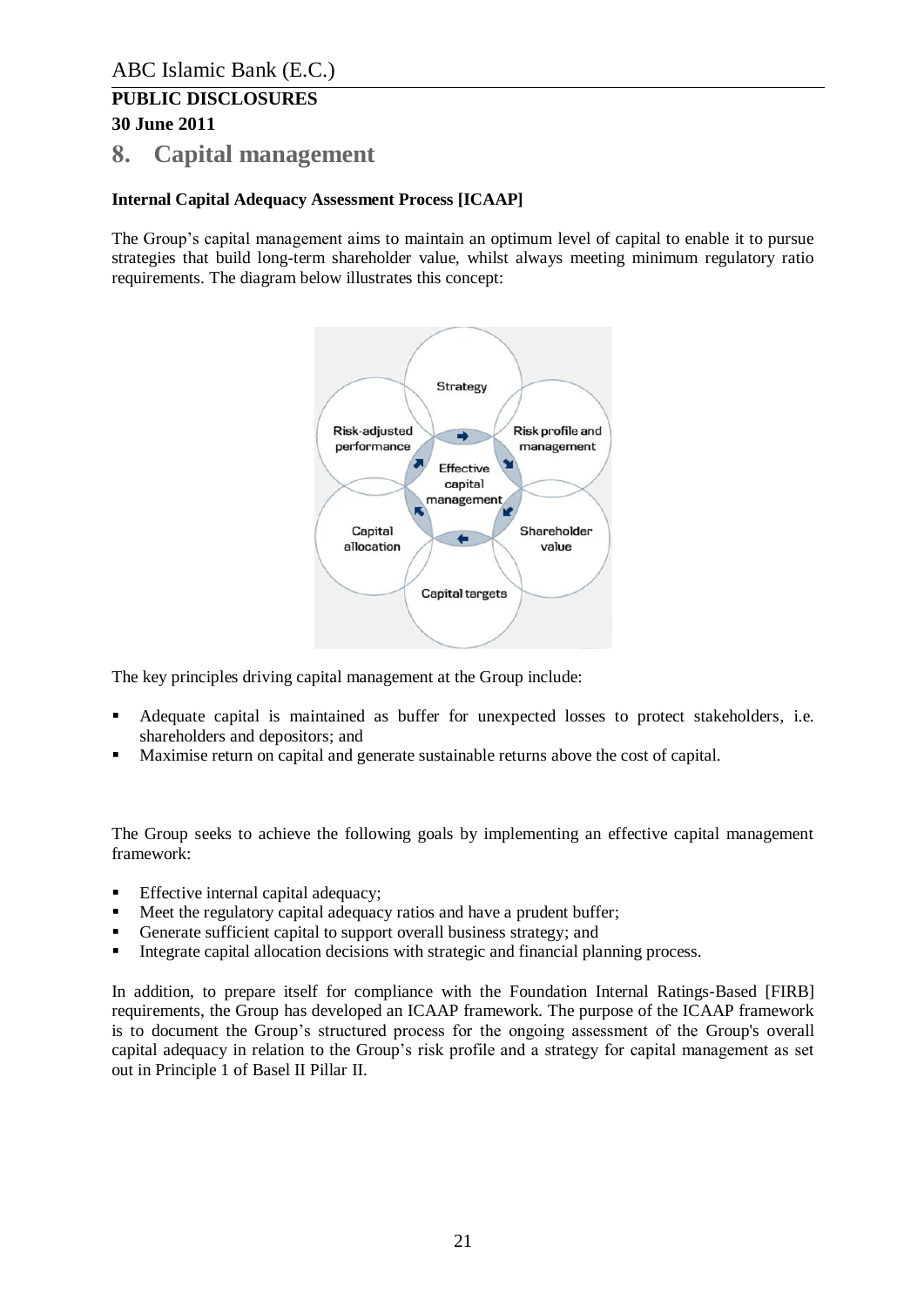#### **30 June 2011**

This framework outlines the Group's risk strategy, capital objectives, methodology used to measure internal capital, the related assumptions underpinning the methodologies and a set of processes for capital management such as reviewing, monitoring and controlling capital usage and allocation, including:

- In January 2008, the CBB issued ICAAP guidelines for capital management. Within this framework the risk strategy as approved by the Board is incorporated, underscoring Board and senior management responsibility and oversight. The risk strategy document outlines the Group's risk appetite, capital adequacy goals and risk targets.
- The Group has an integrated approach to risk strategy and business strategy which analyses current and future capital requirements in relation to strategic objectives as part of the annual business planning process. The Business Plan is used in estimating the economic capital projections. In addition, throughout the year, as part of the process, actual usage is monitored against the projections.
- Comprehensive assessment of economic capital, i.e. credit, market and operational risks, and processes relating to other risks such as liquidity, profit rate risk in the banking book, strategic and reputational risks.
- The processes in place for monitoring, reporting and internal audit review.

The methodologies for internally estimating capital for the Group's key risks are as follows:

- **a. Credit Risk:** Assessed on the basis of FIRB Risk Weights (as set out in the table under Annexure 3 of the Basel II Accord – *Illustrative IRB Risk Weights*) for Unexpected Loss [UL]. This supports the internal estimation of Economic Capital per Business Segment and Business Unit, and aggregated at the Group level.
- **b. Market Risk:** Computed for the banking book using the Internal Model approach.
- **c. Operational Risk:** Applied on the Standardised Approach basis.

Other risks such as **Liquidity, Strategic and Reputational risks** are currently captured providing a capital buffer.

The results of the ICAAP process are subject to stress testing to take account of the breakdown of the underlying assumptions. Specific stress tests have been developed to focus on the key risks the Group faces based on its risk exposure, portfolio and strategic objectives.

The output of the ICAAP gives senior management and the Board an improved view of the risks the Group faces and the impact of these risks.

ABC has implemented an advanced Economic Capital Management System, which is now being implemented at the Bank. This tool will allow, at all levels of granularity, estimation of Economic Capital, RAROC, Sharpe Ratios, Risk Contributions, and effects of component accounts and counterparties for the effects of diversification benefits and concentration risks. This system will also allow an advanced capability for estimating economic capital under stress scenarios.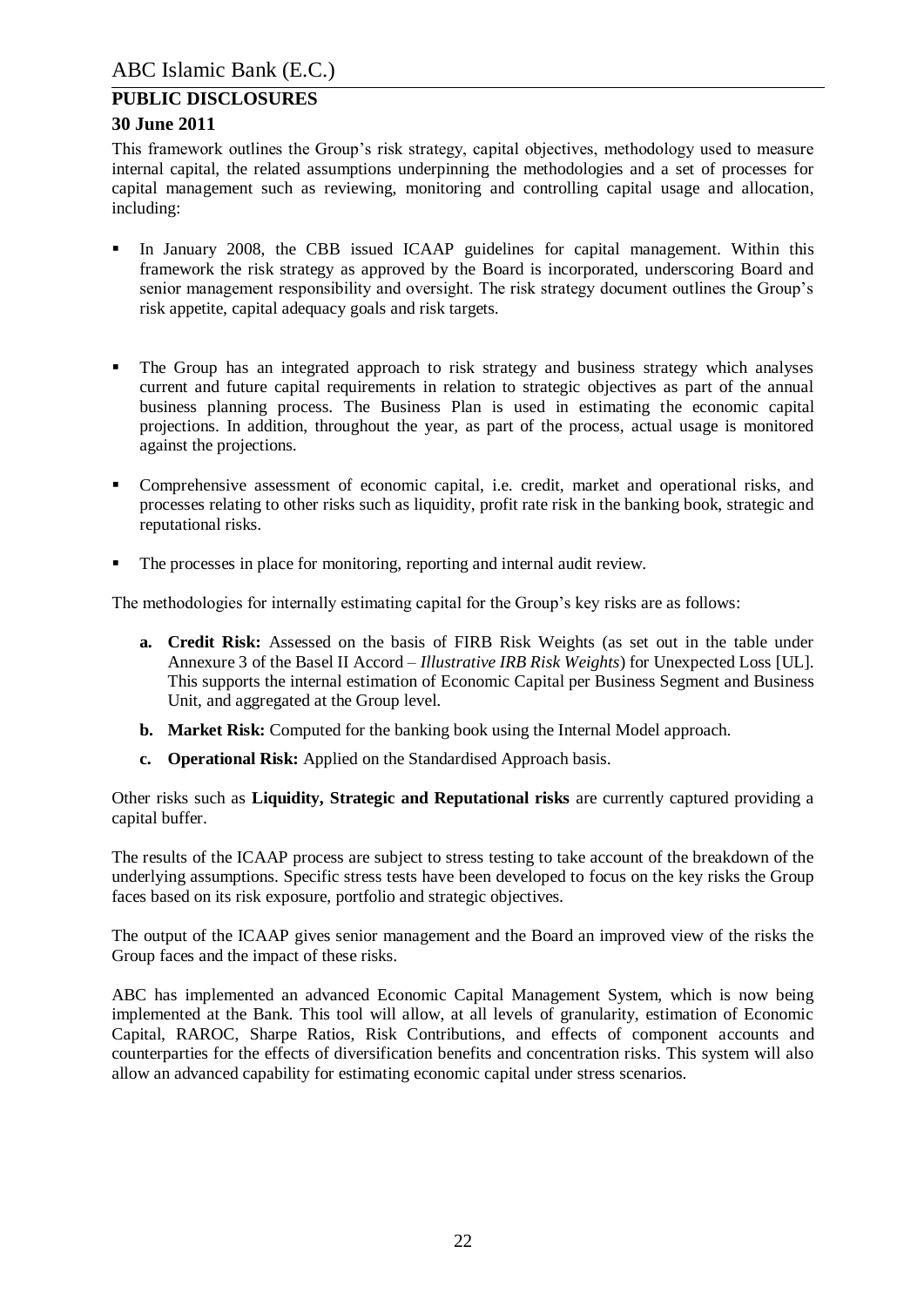#### **30 June 2011**

#### **Supervisory Review and Evaluation Process [SERP]**

The CBB is the lead regulator for the Group and sets and monitors capital requirements on both a consolidated and solo basis. The CBB requires each Bahrain-based bank or banking group to maintain a minimum ratio of total capital to risk-weighted assets of 12%, taking into account both on and off-Balance sheet transactions. However, under the SERP guidelines, the CBB would also make an individual risk profile assessment of all banks and, instead of applying a standard minimum capital adequacy requirement, the supervisor may allow a lower capital adequacy ratio in excess of 8% for a bank with sound risk management capabilities. The CBB initiated this assessment process in the first quarter of 2008. The Group's capital management strategy is to currently maintain a buffer over the 12% minimum regulatory capital requirement while enhancing its risk management and risk control infrastructure. This would ultimately allow the Group to achieve a successful assessment and pursue possible lower capital requirements from the CBB. At the same time, senior management strongly believes in the economic value of capital and is committed to maximise intrinsic value for all stakeholders.

## <span id="page-22-0"></span>**9 Other disclosures**

#### <span id="page-22-1"></span>**9.1 Related party transactions**

Related parties represent associated companies, major shareholders, directors and key management personnel of the Group and entities controlled, jointly controlled or significantly influenced by such parties. Pricing policies and terms of these transactions are approved by the Group's senior management and are at arm's length basis.

#### **a. Exposures to related parties**

#### *US\$ thousands*

| Claims on shareholders                    | 139.097 |
|-------------------------------------------|---------|
| Claims on Directors and senior management | 524     |
| Claims on staff                           | 147     |

#### **b. Liabilities to related parties**

|  | <b>US\$</b> thousands |
|--|-----------------------|
|--|-----------------------|

| Connected deposits | 858,992 |
|--------------------|---------|
|--------------------|---------|

#### **c. Income and expenses arising from dealing with related parties**

| <b>US\$</b> thousands            |       |
|----------------------------------|-------|
| Income from Murabaha receivables | 36    |
| Profit on Murabaha payables      | 4.068 |
| Charges by ABC                   | 424   |
| Fees paid to ABC                 | 350   |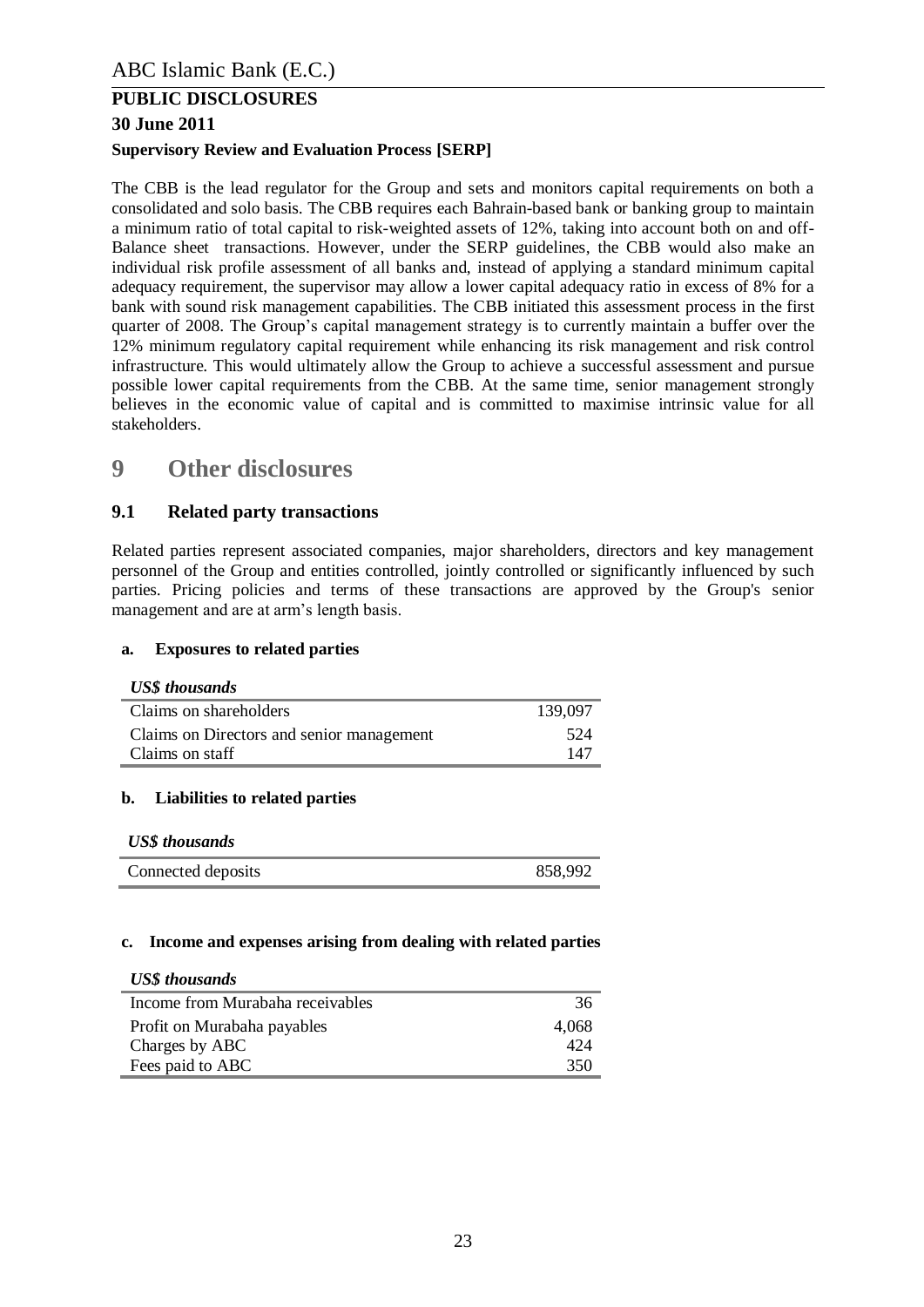#### **30 June 2011**

#### <span id="page-23-0"></span>**9.2 Ageing analysis of non-performing / impaired Islamic financing and securities**

In accordance with the guidelines issued by the CBB, credit facilities are placed on non-accrual status and profit suspended when either principal or profit is overdue by 90 days, whereupon profit credited to income is reversed. Following an assessment of impairment, specific provision is established if there is objective evidence that a credit facility is impaired.

An ageing analysis of all non-performing Islamic financing facilities on non-accrual basis, together with their related provisions, is as follows:

#### **Islamic financing**

*US\$ thousands*

|                       | Principal* | <b>Provisions</b>        | Net book value |
|-----------------------|------------|--------------------------|----------------|
| 3 months up to 1 year | 10.949     |                          | 10.949         |
| 1 to 3 years          | 120.612    | $\overline{\phantom{0}}$ | 120.612        |
| Over 3 years          | 4.069      | $\overline{\phantom{0}}$ | 4.069          |
| <b>Total</b>          | 135,630    |                          | 135,630        |

\* Carrying values of US\$ 131,561 thousand have been guaranteed by ABC which also have provided a provision of US\$ 94,597 thousand against the guaranteed exposure. All past due financing facilities are from GCC countries.

#### **Securities**

The Group has specific impairment provisions of US\$ 17,131 thousand on its securities portfolio, all of the securities are from GCC countries.

#### <span id="page-23-1"></span>**9.3 Restructured facilities**

There were no facilities which were restructured during the period ended 30 June 2011.

#### <span id="page-23-2"></span>**9.4 Assets sold under recourse agreements**

The Group has not entered into any recourse agreement during the period ended 30 June 2011.

#### <span id="page-23-3"></span>**9.5 Movement in specific and collective impairment provisions**

|                            | Specific provision for |
|----------------------------|------------------------|
| <b>US\$</b> thousands      | securities             |
| As at 1 January 2011       | 16,631                 |
| Additional provisions made | 500                    |
| As at 30 June 2011         | 17,131                 |

#### <span id="page-23-4"></span>**9.6 Industry sector analysis of the specific impairment provisions charges**

Impairment of US\$ 9,131 thousand is in the financial institution sector and US\$ 8,000 thousand in the construction and real estate sector.